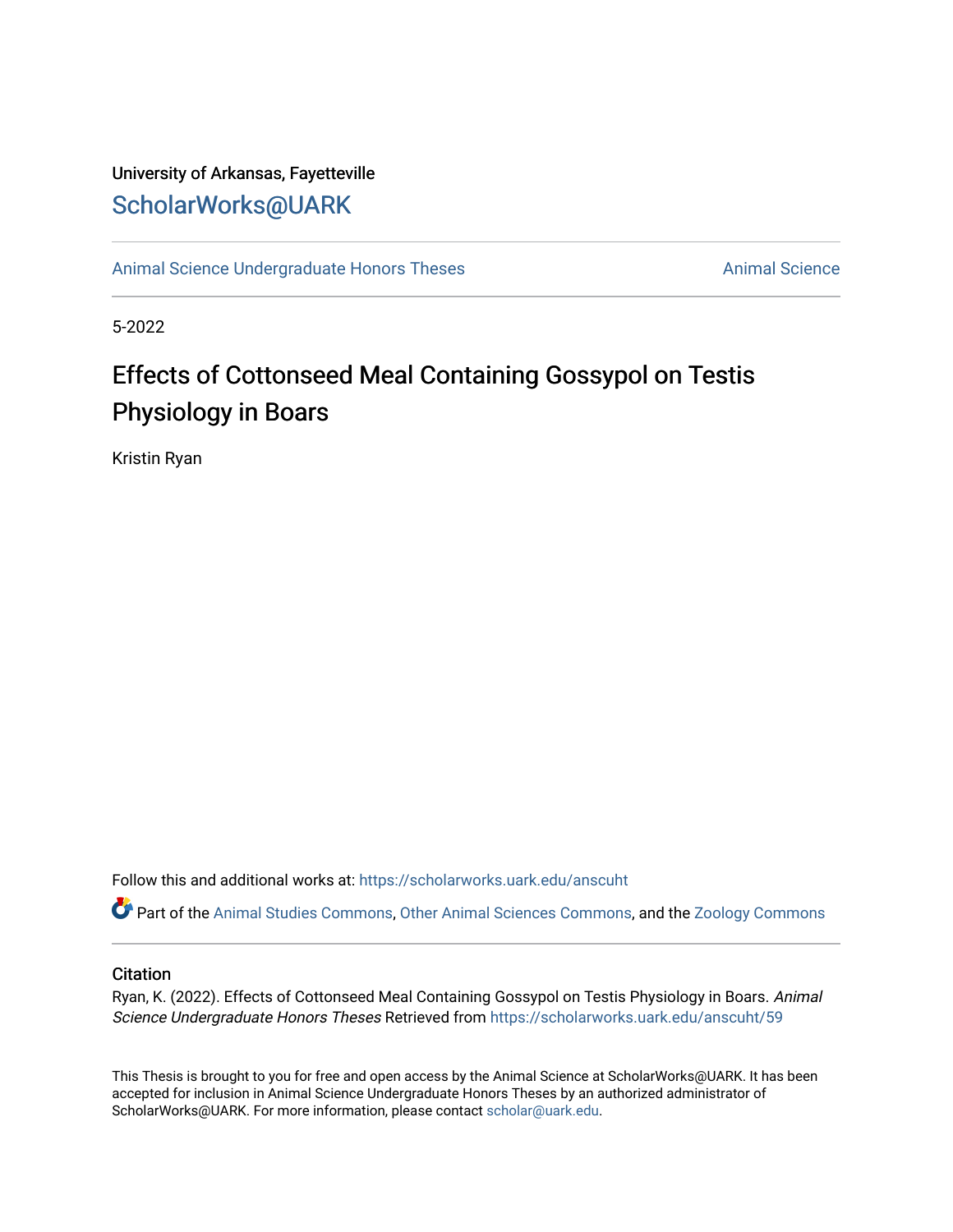Effects of Cottonseed Meal Containing Gossypol on Testis Physiology in Boars

Kristin Ryan

University of Arkansas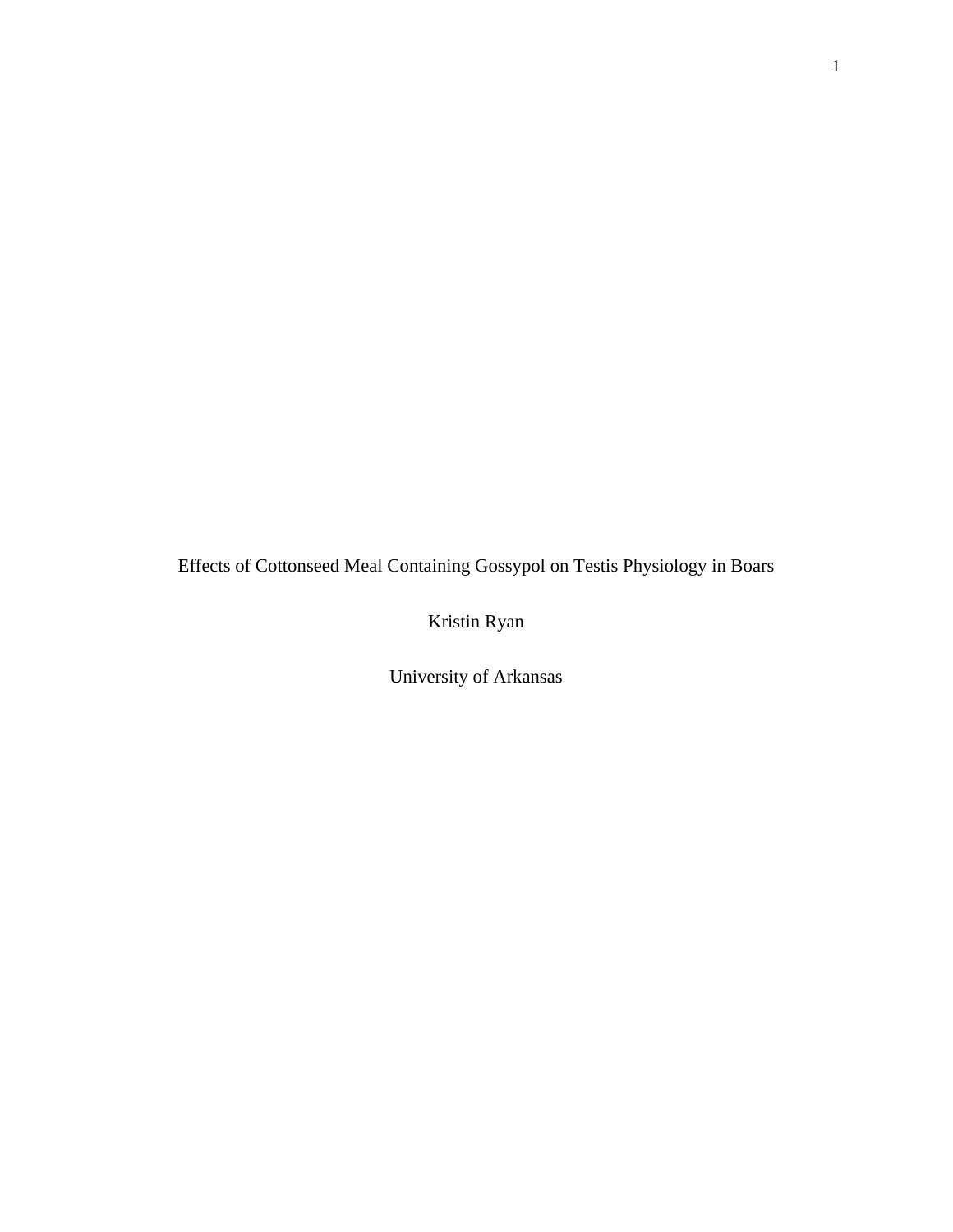### **Table of Contents**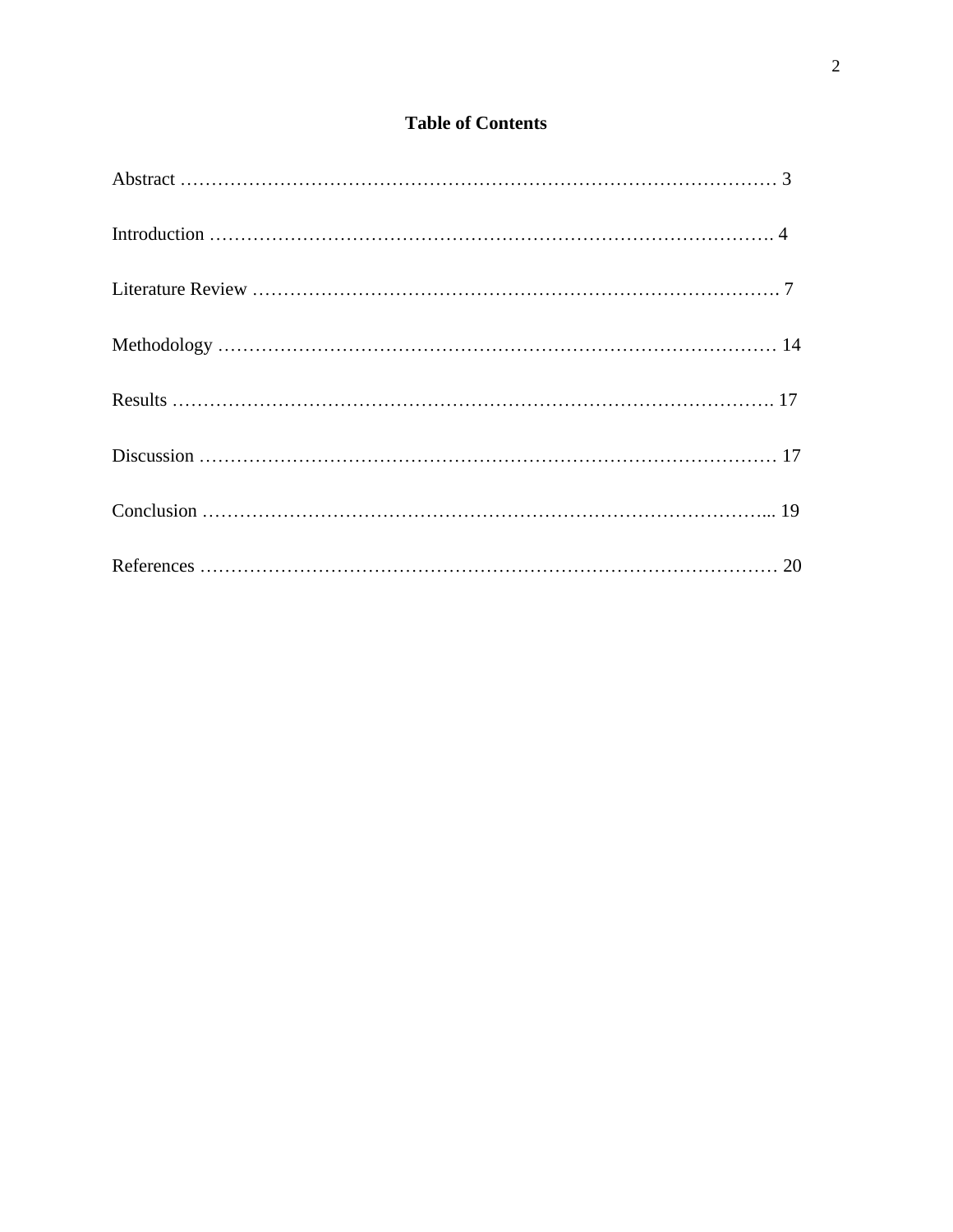#### **Abstract**

Feral hogs are an invasive species found in 35 U.S. states without an effective control method to limit their population growth. According to a 2019 survey of 467 landowners in Arkansas, feral hogs caused an estimated \$12 million in damages (Cook, 2019). While there are current control methods such as hunting and trapping, 65% of the feral hog population must be eliminated in a specific area to prohibit population growth (Cook, 2019). It is theorized that gossypol, a phenolic compound known to negatively impact reproductive function in other species, could cause sterility in boars. In this preliminary research study, 21 domestic boars were randomly divided into three test groups to study the effects of ingested gossypol from cottonseed meal (CSM). This experiment is part of a larger research study on the effects of gossypol from CSM on the reproductive function of swine. Testis tissue was harvested from each boar and frozen for subsequent histological analysis. A Cryostat Microm HM550 (Thermo Fisher Scientific, 2010) was used to cut the tissue into 8 um thick slices and the tissue was stained using a Hematoxylin and Eosin staining procedure. The tissue samples were imaged using a Nikon Eclipse Ts2R. The cross-sectional diameters of 100 seminiferous tubules from each test subject were measured using ImageJ (Bethesda, MD). Seminiferous tubule diameters were analyzed using MIXED procedures of SAS (SAS, Inc., Cary, NC) with treatment as a fixed effect. No differences were found between the seminiferous tubule diameters of boars fed CSM compared to those not fed CSM. The results of the study do not support the hypothesis that gossypol from CSM has a negative effect on the reproductive function of boars under the set conditions. Future research studies are needed to determine an effective population control method for feral hogs.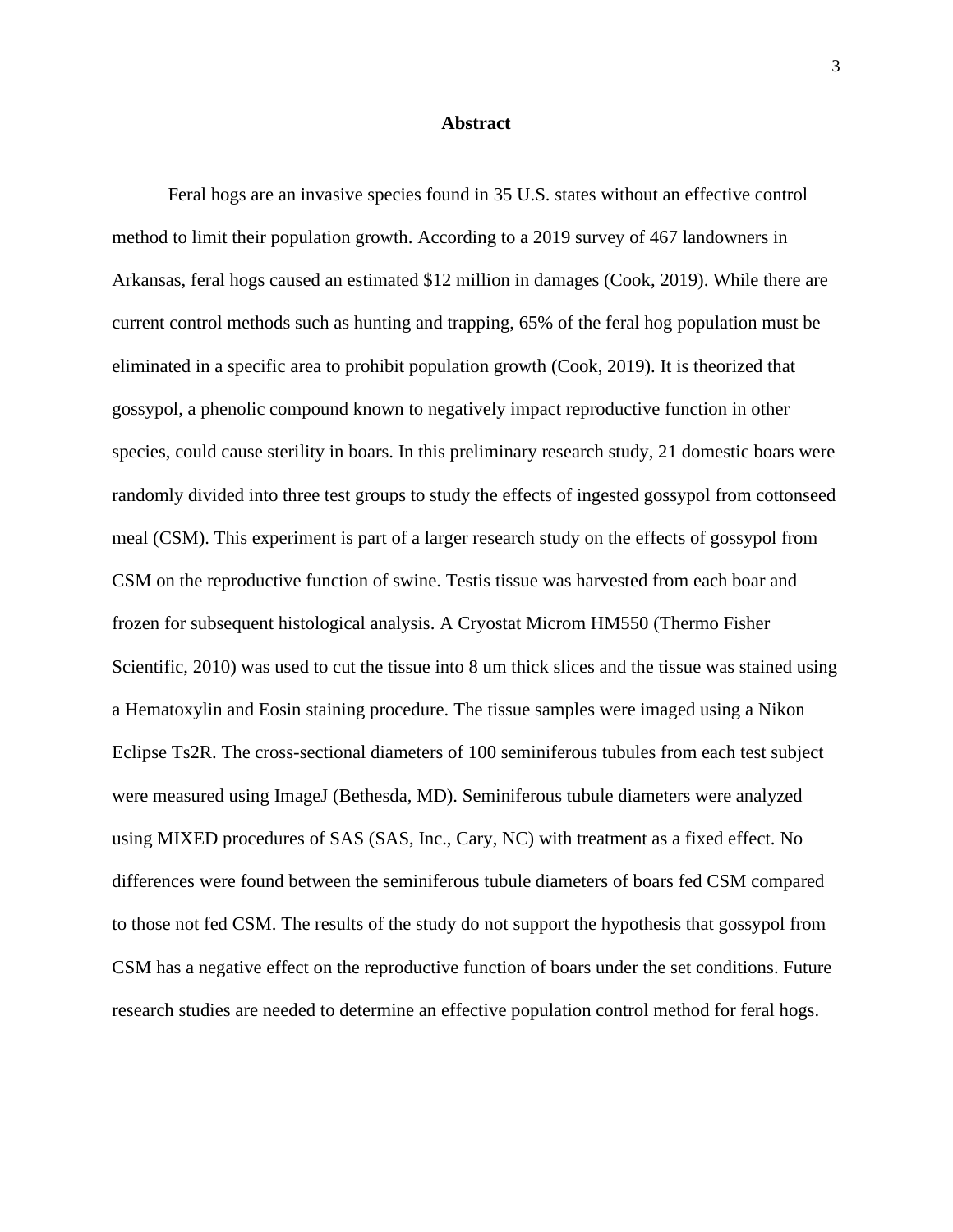#### **Introduction**

#### **Background and Need**

Feral hogs are declared an invasive species in the United States with an estimated population of over 6 million and affect 35 different states, including Arkansas (U.S. Department of Agriculture [USDA], 2020). Feral hogs pose a threat to humans, livestock, and property through the spread of disease and damages. A study of 467 Arkansas landowners found that 70% of the surveyed landowners had active feral hogs on their property and researchers estimated that the hogs caused approximately \$12 million in damages to these properties (Cook, 2019). In fact, feral hogs are found in every county across the state of Arkansas (Arkansas Department of Agriculture [ADA], 2020).

Feral hogs originated in Eurasia and Africa but were brought to North America in the 1500s as a food source for European explorers (USDA, 2020). Feral hogs operate with a herd mentality and can be a potential danger to both humans and animals. Researchers have documented feral hogs learn how to hide from humans and can even become nocturnal to avoid human interaction (Ellis et al., 2020). Different methods of population control, such as hunting and trapping, are used to control the population but are ineffective. A more efficient method of population control is required to limit the feral hog population.

In the 1950s, rural villages in China experienced a steep decline in childbirth rates. It was discovered that the cottonseed oil they used for cooking contained gossypol and had caused infertility in the men of the villages. When the rural villagers changed to different cooking oil, the birth rates returned to normal over time (Liu et al., 1985). Over the past 50 years, gossypol has been found to inhibit the process of spermatogenesis in animals such as bulls, rats, and mice but is dependent upon both dosage and time (Gadelha et al., 2014). It was hypothesized that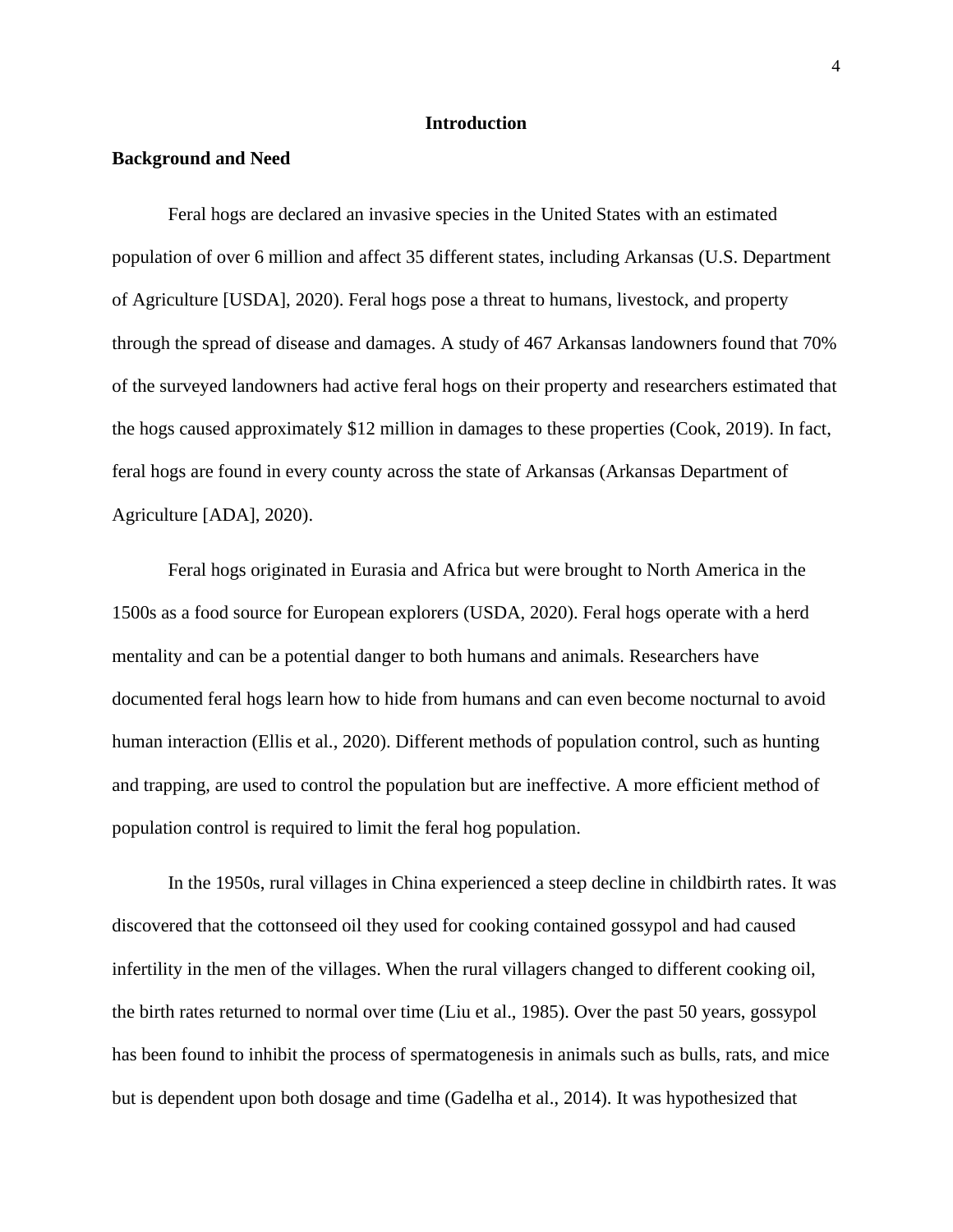CSM containing gossypol could be used as a negative influence on swine reproduction. As of 2017, swine diets are advised not to contain more than 0.01% gossypol due to the toxic effects caused in monogastric animals (Morgan, 2014). It is of note that ruminant animals are not adversely affected by gossypol due to the presence of Rumen Bacillus Subtilis (RBS), a ruminal bacterium that effectively breaks down gossypol (Zhang et al., 2018). Since pigs lack the necessary bacteria to degrade gossypol in their foregut, they are more susceptible to its toxic effects, than ruminant animals.

In reproductive studies, males are more often targeted than females because they have the potential to produce more offspring in their lifetime. Boars are known to have large seminiferous tubules compared to other species such as bulls. In a study using Brahman bulls, it was determined that a diet containing gossypol resulted in a decreased number of layers in the germinal epithelium within the seminiferous tubules compared to those that did not ingest gossypol (Chase et al., 1994). A diminished germinal epithelium could negatively affect spermatogenesis.

As a model for reproductive control in feral hogs, domestic hogs were used to study the effects of CSM containing gossypol on testis physiology in swine. This experiment was part of a larger research study also evaluating plasma gossypol, semen quality, and growth performance. Average daily gain (ADG) decreased as gossypol content increased in the feed via cottonseed meal in both treatment groups during phase 3 of the feeding trial, resulting in a decrease in weight gain (Mudarra et al., 2021). Plasma gossypol concentrations increased as gossypol percentage in the feed increased in treatment groups during phases 1-3 of the feeding trial (Mudarra et al., 2021). There was no effect of gossypol from CSM on sperm concentration ( $P =$ 0.72), percent motility ( $P = 0.17$ ), or percent progressive motility ( $P = 0.87$ ; Benefield et al.,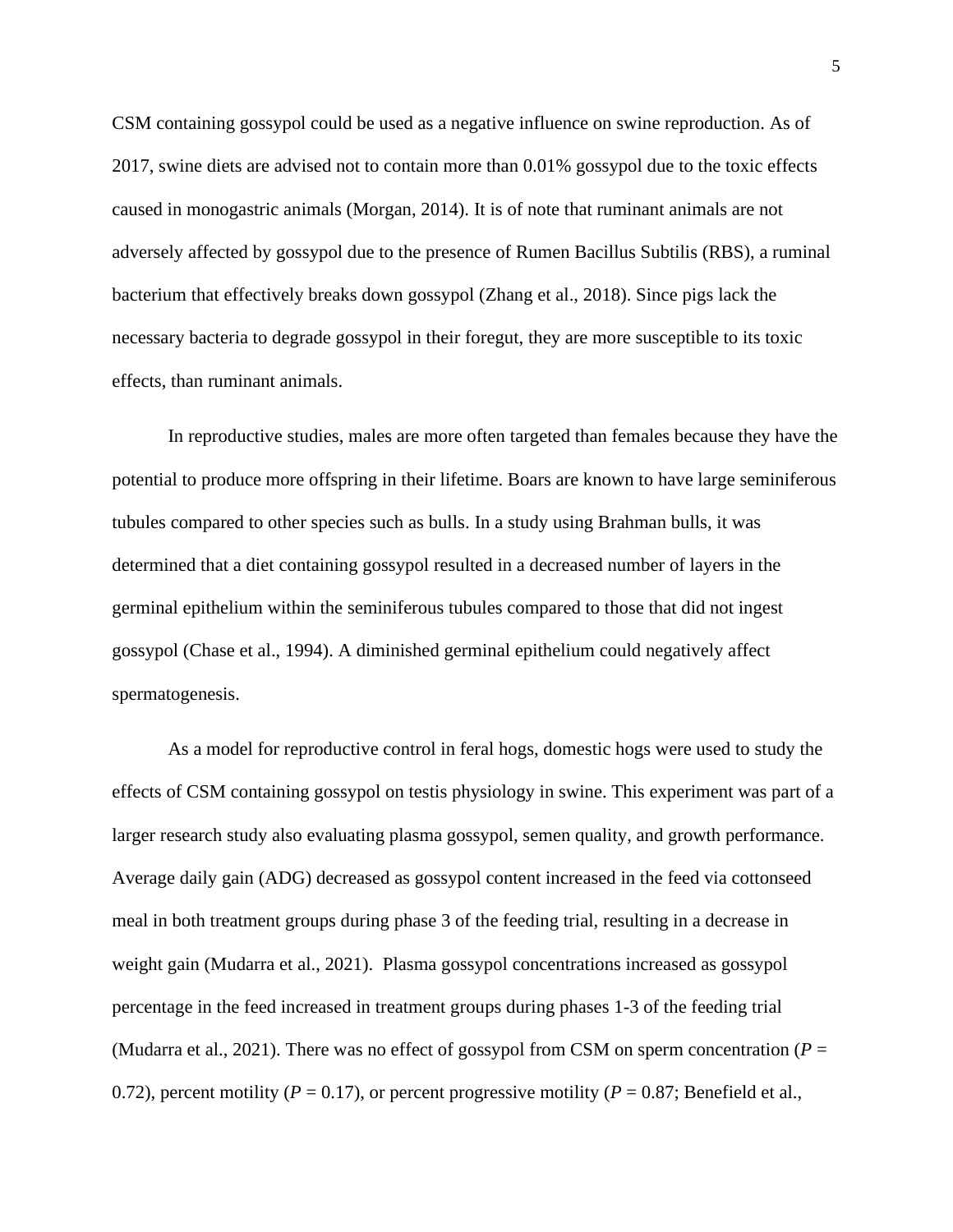2021a). It should be noted that semen was not successfully collected from every boar in the study. There was no difference in the number of boars that were able to be successfully collected compared to those that were not (Benefield et al., 2021b). The following paper reviews the findings of the impact of gossypol on the seminiferous tubule diameter in boars fed gossypol from CSM.

#### **Problem Statement**

Arkansas landowners across the state have experienced millions of dollars in damages due to the feral hog population (Cook, 2019). Feral hogs cause property damage, pose a physical threat to humans and animals, and can spread numerous diseases and parasites. Although other methods of control are in place to control the population, survey results in the state of Arkansas suggest those methods are largely ineffective (Benefield et al., 2021a). An affordable, effective, and humane solution is required to reduce the population of feral hogs in the state of Arkansas.

#### **Purpose of the Study**

The purpose of this study was to collect data on how cottonseed meal containing gossypol affected the reproductive physiology in boars.

#### **Research Questions and Hypothesis**

The following questions guided this study:

- To what degree did gossypol impact the size of the seminiferous tubules in boars?
- Is there a difference in seminiferous tubule diameter between the treatment groups and the control?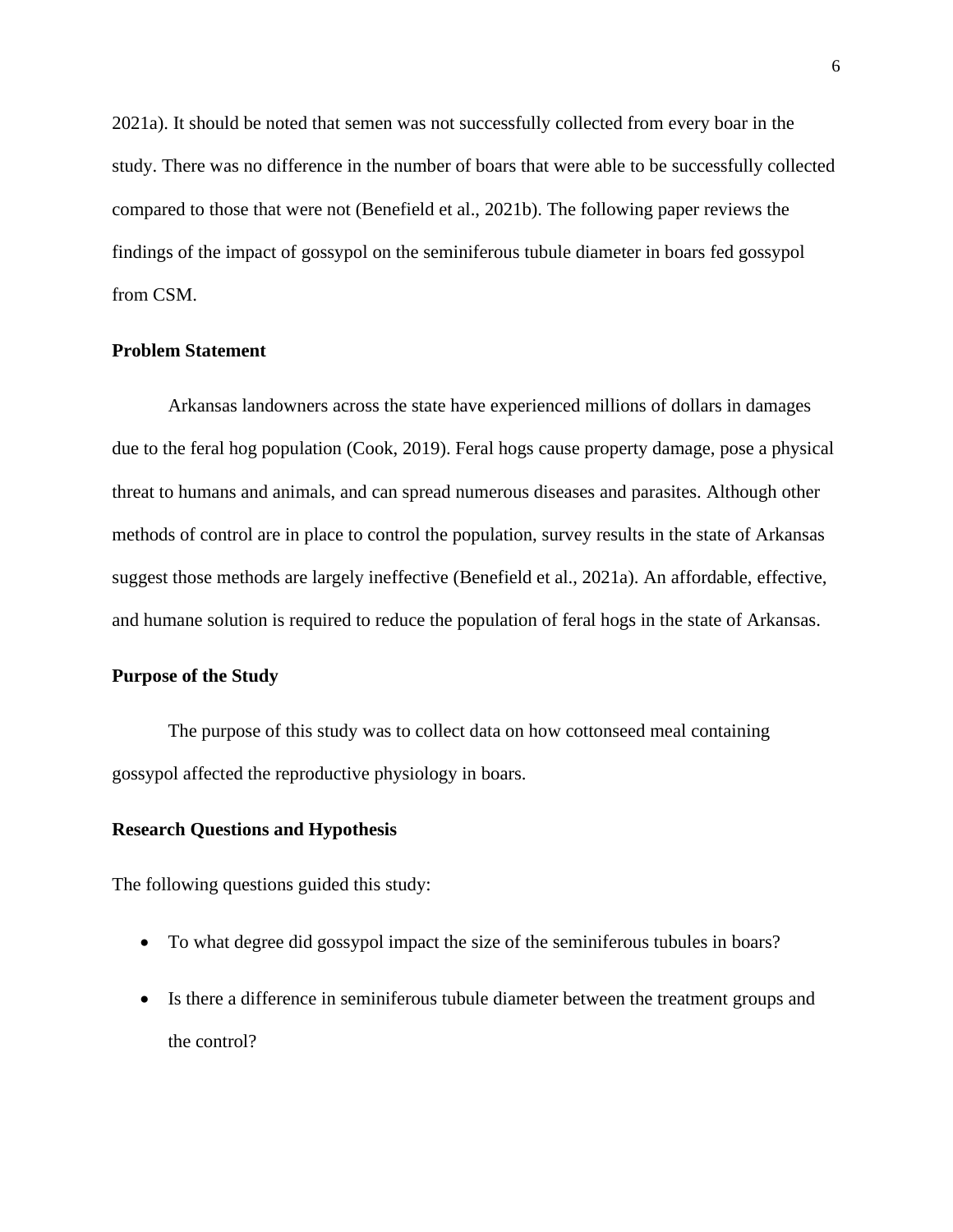• Hypothesis: Boars fed a diet of cottonseed meal containing increasing concentrations of gossypol will have smaller seminiferous tubules than boars that received no gossypol in their diet.

#### **Literature Review**

Feral hogs are a well-known invasive species in the United States and require an effective control method to minimize the rapidly growing population. This review of literature will explore published studies related to three major concepts – feral hogs, gossypol, and reproductive physiology. By establishing this background, a proper investigation into the impact of gossypol on the reproductive physiology of boars can be explored.

#### **Feral Hogs**

#### *An Overview of the Feral Hog Population*

While it is widely accepted that the feral hog population in the U.S. is large and continuously growing, the exact size of this population is unknown to researchers. One study estimated the U.S. population of feral hogs to be approximately 6 million in 2018, but it also indicates that the population has continuously grown since then (Ellis et al., 2020). Feral hogs are present in a minimum of 35 U.S. states and have few natural predators aside from humans (USDA, 2020). Other predators include wolves, bears, alligators, and even other feral hogs as they have been reported to attack immature hogs both inside and out of their familial groups (Cooperative Extension, 2019).

In the state of Arkansas, feral hogs are present in every county and are estimated to have a population of over 200,000 (ADA, 2020). A study found that of 467 surveyed landowners in Arkansas, 70% of them had active feral hogs on their property (Cook, 2019). An active feral hog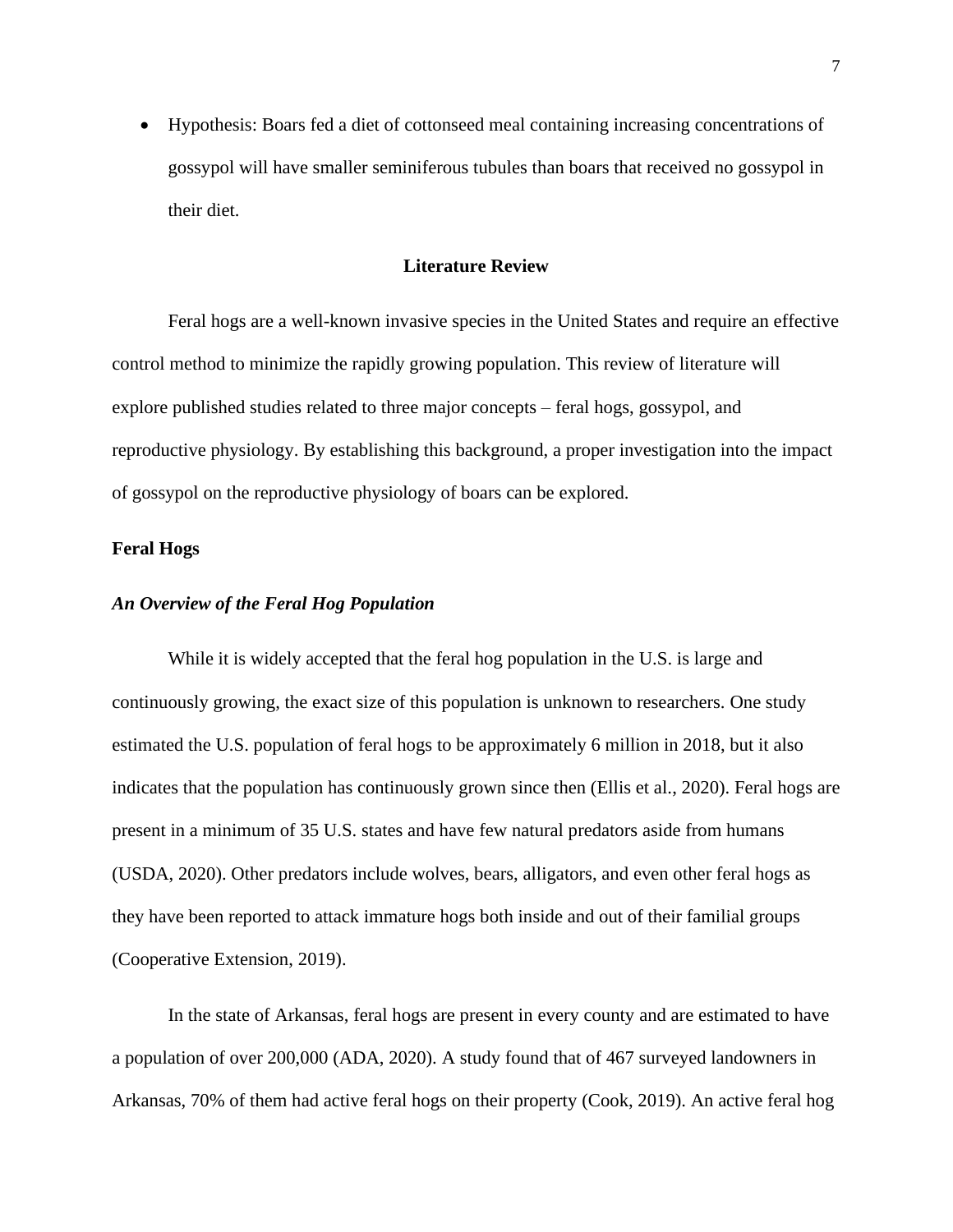presence can be determined by significant rooting of the land, tracks, and scat. It is difficult to effectively control a species with a high reproductive rate. Feral swine reach sexual maturity at 6-8 months of age and sows can yield one to two litters per year with four to twelve piglets in each litter (ADA, 2020). It is because of their high rate of fecundity that the feral hog population is continuously outgrowing control methods in place.

#### *Various Damages due to Feral Hogs*

One of the main motivating factors for controlling the feral hog population is to mitigate the economic losses they cause due to various damages to property. Feral hogs are known to damage and consume crops, contaminate food and water for humans and livestock, and can cause property damage to fences, lawns, vehicles, etc. The USDA estimated that feral hogs cause \$1.5 billion annually in damages to crops, property, livestock, and control costs (USDA, 2020). In the state of Arkansas, researchers conclude that feral hogs cause \$19 million of damage annually (ADA, 2020).

Feral hogs are classified as invasive species due to their effect on native plants and animals. Researchers have documented that feral hogs threaten the biodiversity of native plant and animal species in the Big Thicket National Preserve (Weeks & Packard, 2009). Feral hogs trample different plants, root and wallow which disrupts plant health and soil, and compete with native species for limited natural resources. Feral hogs are opportunistic feeders and in Arkansas, they are known to eat ground-nesting birds, fawns, and young domestic livestock (ADA, 2021).

Another way in which feral hogs pose a threat is by serving as a host for diseases and parasites. Feral hogs can transmit over 45 different diseases and parasites such as Pseudorabies Virus (PRV), Swine Brucellosis (SB), and Swine Influenza. Several of these, such as Swine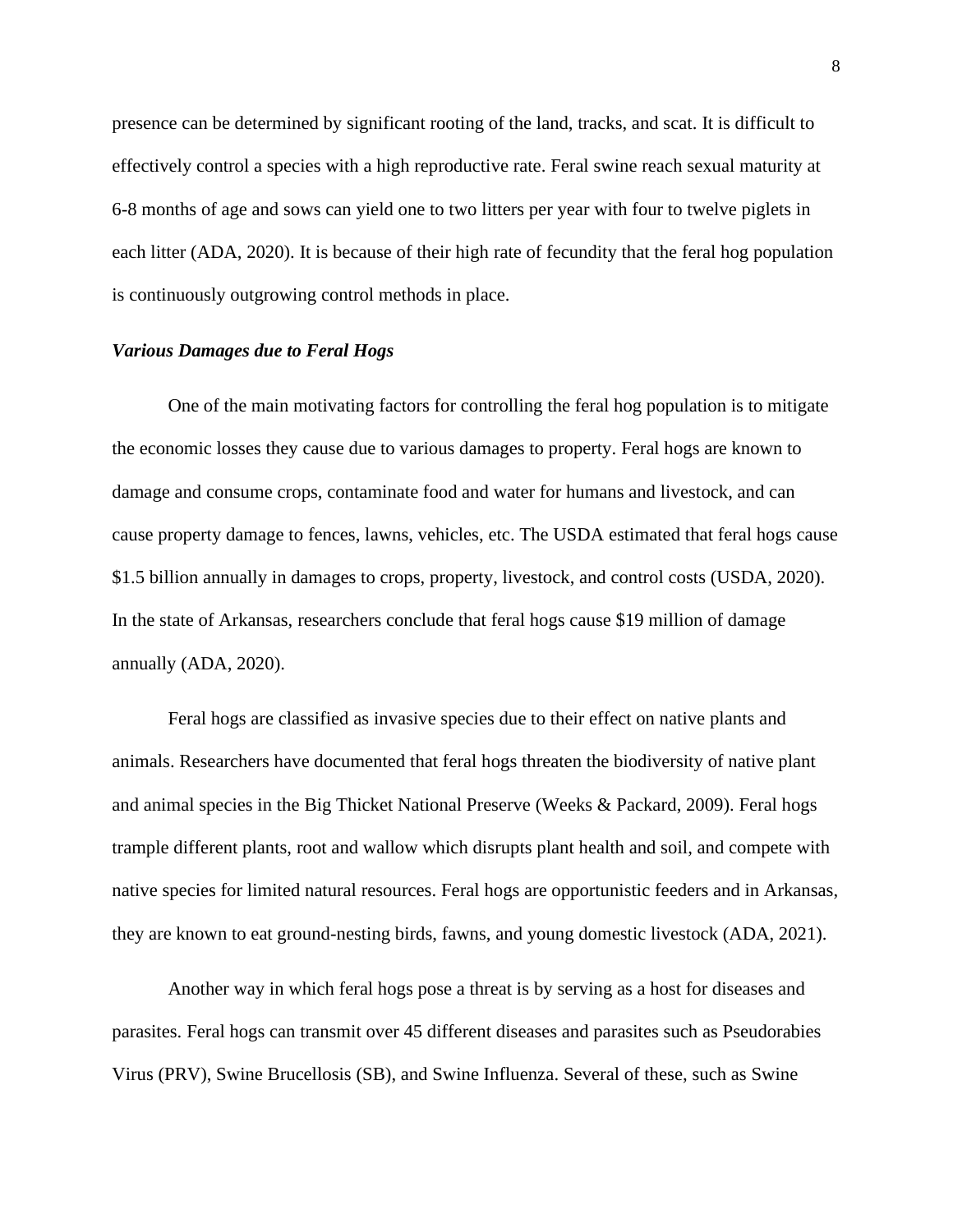Brucellosis and Swine Influenza, are zoonotic diseases meaning they can infect humans through an animal host (ADA, 2021). The transmission of many of these diseases could prove economically disastrous if they spread to livestock. Although not all of these diseases and parasites are found in Arkansas, their effects are felt in other parts of the country.

#### *Population Management Strategies*

Although it is clear there is an overpopulation of feral hogs, the current control methods in place are not effective enough to stop the continuous population growth. The U.S. Congress allocated \$20 million in 2014 to create the APHIS National Feral Swine Damage Management Program (USDA, 2020). This program serves to control the damages of feral swine by educating the public, monitoring the current population, and developing strategies and tools to effectively minimize the damages caused by feral hogs. It is not only very expensive to control the feral hog population but it is also difficult to do so effectively. According to the Arkansas Game and Fish Commission (AGFC), 65% of the hogs in a certain area must be eliminated to stop the population from continuing to grow (Cook, 2019).

Current management strategies include hunting, trapping, fencing, harassment, contraception, and several others. A study by Texas A&M University stated that public hunts were not an adequate control method in research conducted at the Big Thicket National Preserve even with the extended hunting season for feral hogs (Chavarria et al., 2004). One potential control method is the use of fertility control via oral or injectable contraceptives. The use of contraceptives is a publicly acceptable control method and could be useful in locations where fatal control methods are not publicly acceptable or legal (Massei et al., 2011). Another method is to use toxicants to control the feral hog population, but this strategy is limited since it must not also harm other species in the area.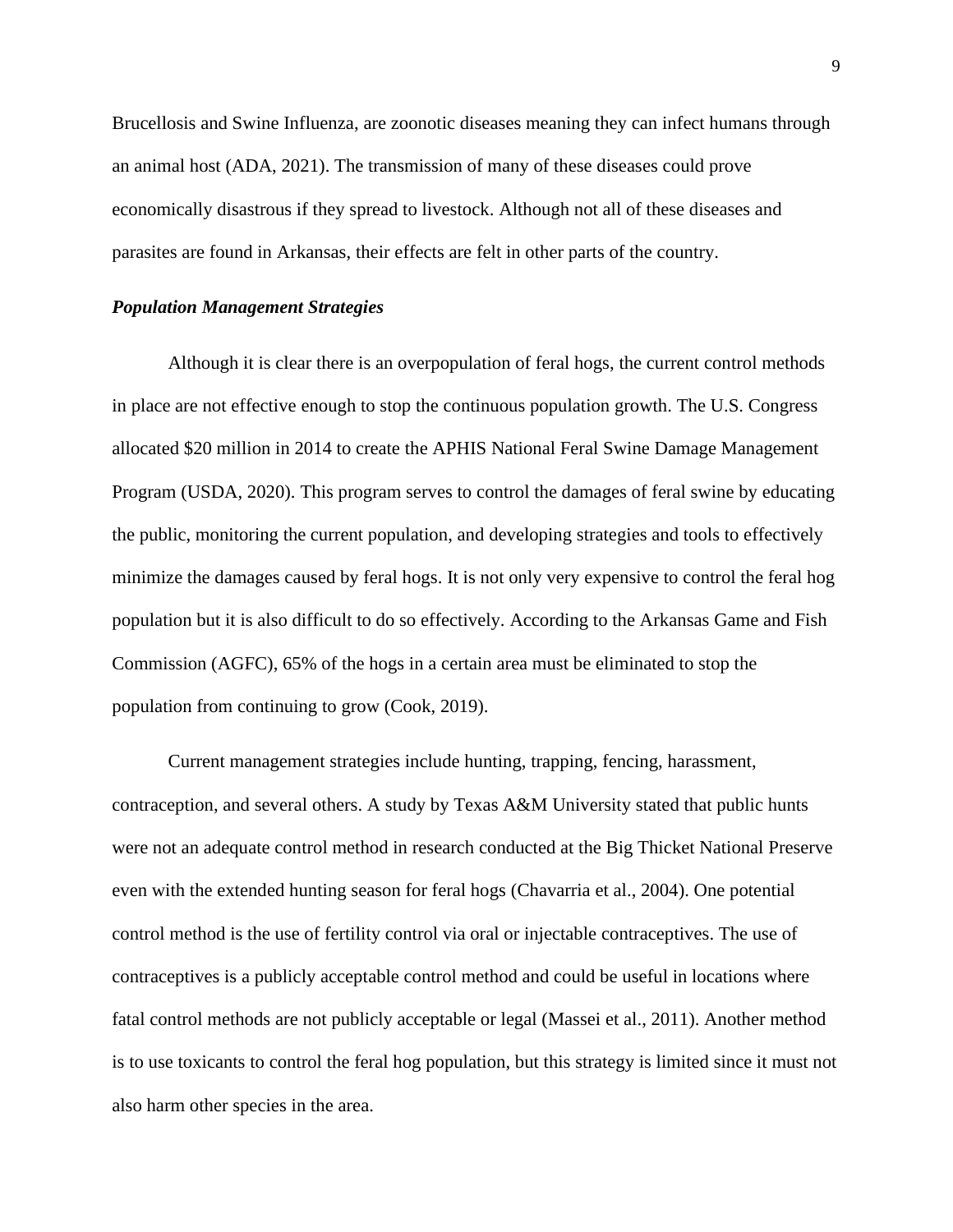#### **Gossypol**

#### *Gossypol Overview*

Gossypol is a polyphenolic compound found in the cotton plant that can be toxic in high concentrations to species including humans, cows, and mice (Lim et al., 2019). These toxic effects can range from shortness of breath to fatality depending on the amount of gossypol and the species of animal. There are two forms of gossypol – bound gossypol which is the non-toxic form that binds to proteins and free gossypol which is the toxic form. Free gossypol is concentrated in whole cottonseeds and is also found in CSM after the extraction of cottonseed oil (Morgan, 2017). The gossypol in CSM must be measured to find the exact amount of free gossypol as it contains both forms.

#### *Effects of Gossypol in Ruminants and Monogastrics*

While the toxic effects of gossypol can affect both ruminants and monogastrics, the reproductive system of monogastrics appears to be more sensitive to gossypol (Randel et al., 1992). Similarly, gossypol is known to have more severe effects on monogastric animals than ruminant animals (Zhang et al., 2007). This is theorized to be mainly attributed to the presence of bacteria in ruminant animals that degrades gossypol before it is absorbed by the system. Researchers found the presence of Rumen Bacillus Subtilis (RBS) in cows which is a ruminal bacterium that degrades gossypol and diminishes its toxicity (Zhang et al., 2018). In monogastric animals, ingestion of gossypol results in the diminished ability of red blood cells to carry oxygen throughout the body causing various symptoms such as edema, shortness of breath, and paralysis depending on the species (Alford et al., 1996). Swine are monogastric animals and therefore do not have the necessary bacteria to degrade gossypol before it is absorbed in the body. In swine,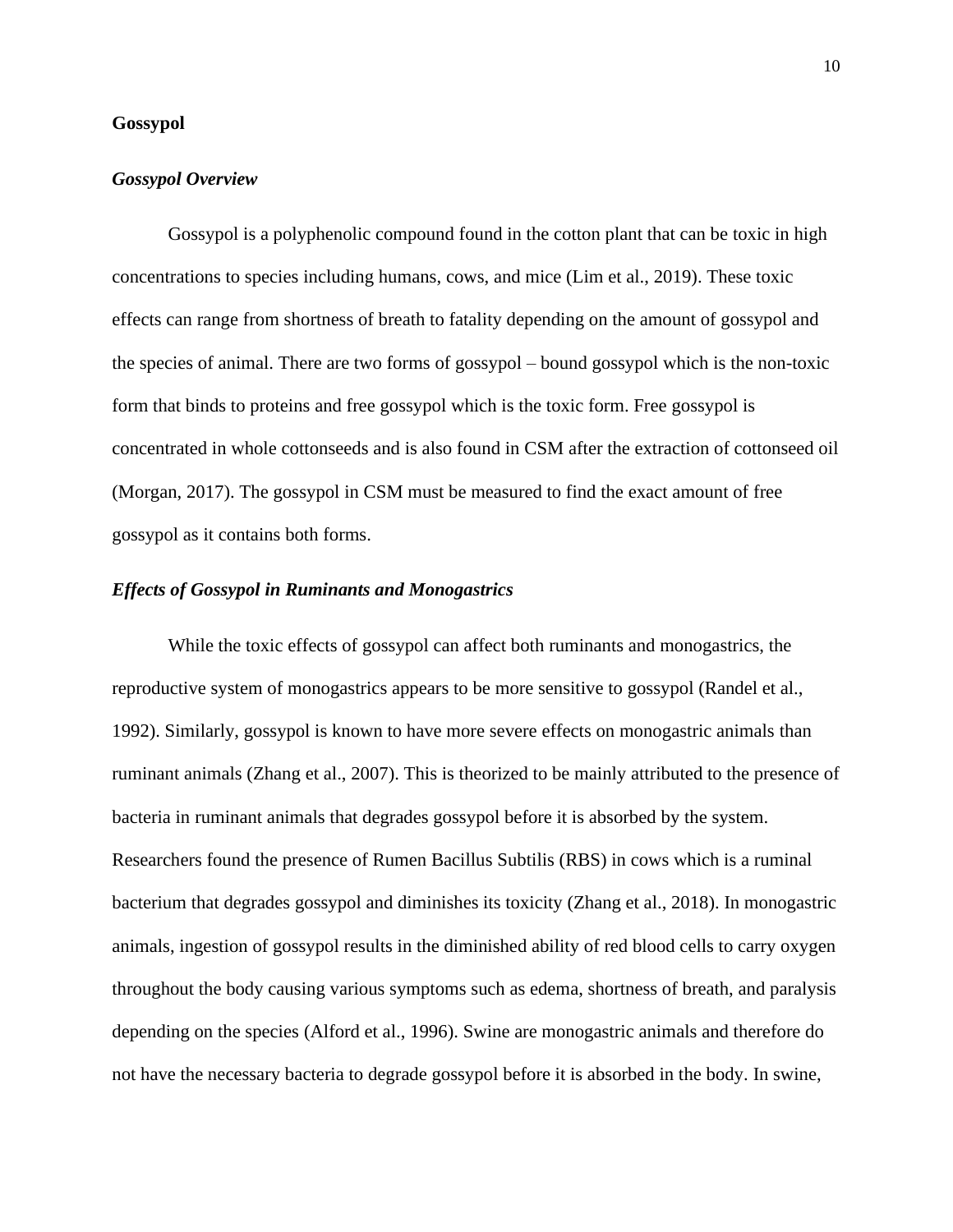gossypol toxicity presents as labored breathing, anorexia, edema, and even death (Randel et al., 1992).

#### **Reproductive Physiology**

#### *Spermatogenesis*

The seminiferous tubules are a series of long, convoluted tubules within the tubular compartment of the parenchyma in the testes. They are composed of a basement membrane and a germinal epithelium that contains Sertoli cells and developing germ cells (Senger, 2012). The seminiferous tubules have a circular cross-section, and the size of the tubules is highly dependent on the species. The process of spermatogenesis occurs within the seminiferous tubules of sexually mature animals (Costa et al., 2013; Jedlinska et al., 1995). Spermatogenesis occurs in multiple stages of development progressing down the length of the tubule so that each location along the tubule may contain gametes of different maturities (Sertoli & Geyer, 2017). Spermatogenesis is divided into three phases – the proliferation phase which contains all mitotic divisions, the meiotic phase which contains all meiotic divisions, and the differentiation phase in which spermatogonia undergo morphological changes into fully mature spermatozoa (Senger, 2012). Sertoli cells govern spermatogenesis by supporting developing germ cells in a speciesspecific manner. Increased Sertoli cell numbers have been associated with increased spermatogenesis (Senger, 2012). Additionally, Sertoli cells protect the developing germ cells from toxicants through the blood-testis barrier (Monsees et al., 2000).

#### *Reproductive Physiology of Boars*

Several studies on small groups of sexually mature wild boars determined the seminiferous tubule diameter to be between approximately 180 to 300 μm (Almeida et al., 2006;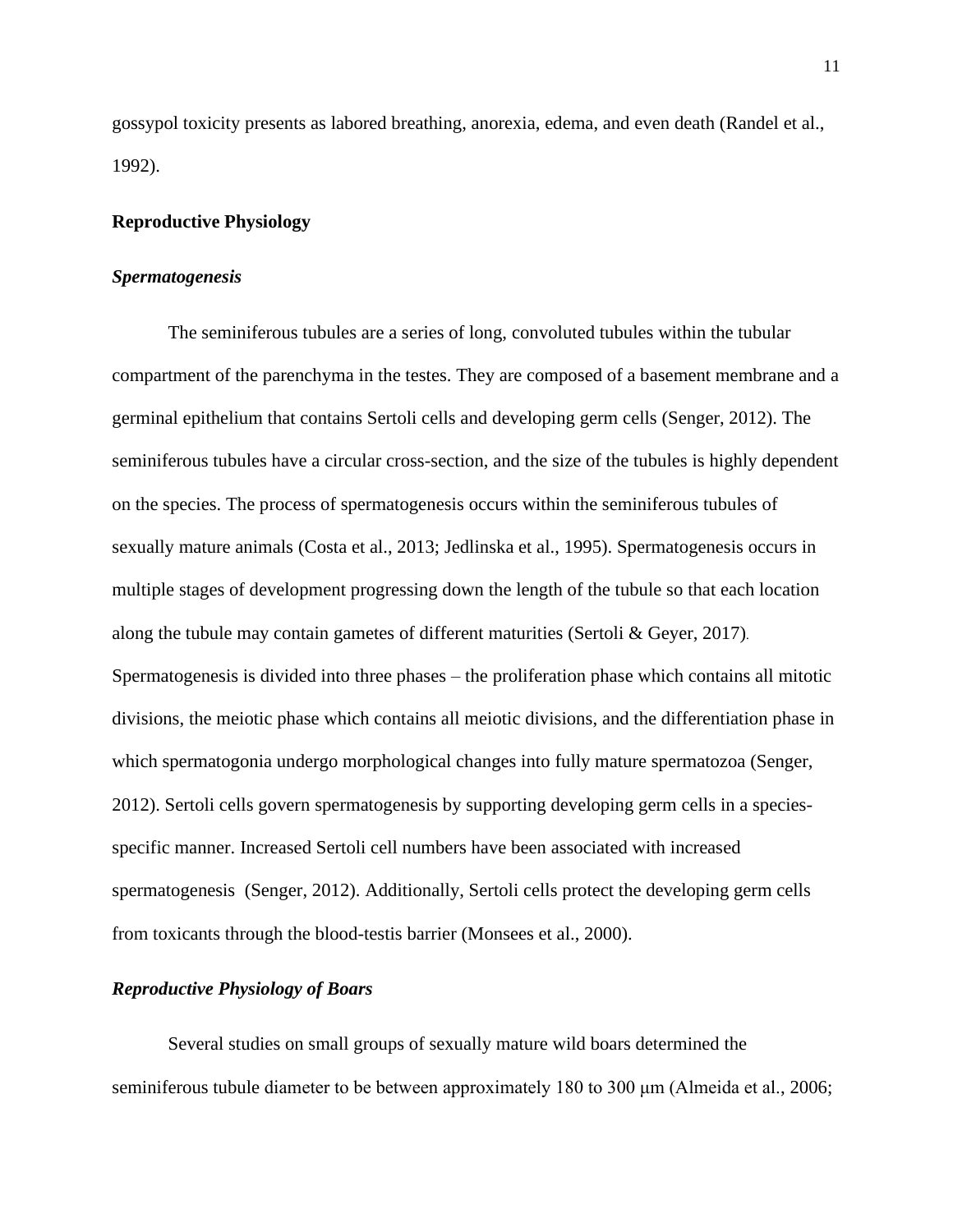Costa & Silva, 2006). The seminiferous tubules are a key component of reproductive physiology to study possible effects of reproductive impairment because it is the primary location of spermatogenesis. In boars, spermatogenesis is comprised of 4.5 cycles with each cycle lasting approximately 8.3 days meaning that spermatogenesis requires approximately 39 days total (Senger, 2012).

#### *Reproductive Effects of Gossypol in Various Species*

While there is minimal research published on the effects of gossypol in boars, there are several studies of its effects on the male reproductive system in other species. Research indicates that gossypol affects the reproductive system in mammals, particularly in monogastric animals (Morgan, 2017). In a study on the effects of gossypol on rat testis morphology, it was determined that the germinal epithelium experienced damage as a result of gossypol. The damage was described as a reduction in the number of layers to severe damage in each treatment group, depending on the dose of gossypol ingested by the rats (Shepu et al., 1980). In mice testis induced with gossypol, it was determined that gossypol had a preventative effect on the growth of both Sertoli and Leydig cells (Lim et al., 2019). A study concerning the seminiferous tubules in rats found that after four weeks of daily treatment of gossypol, there was severe damage to the germinal epithelium and there was a clear reduction in the number of developing spermatids and spermatocytes within the seminiferous tubules (Shepu et al., 1980).

Human males have also experienced a negative effect on reproductive processes as a result of gossypol ingestion. When rural villages across China experienced a decline in birth rates in the 1950s, it was discovered that the cottonseed oil they used for cooking contained gossypol which was later found to cause infertility (Tso & Lee, 1981). In a study on the use of gossypol as a potential contraceptive pill in human males, 60% of the 134 men in the study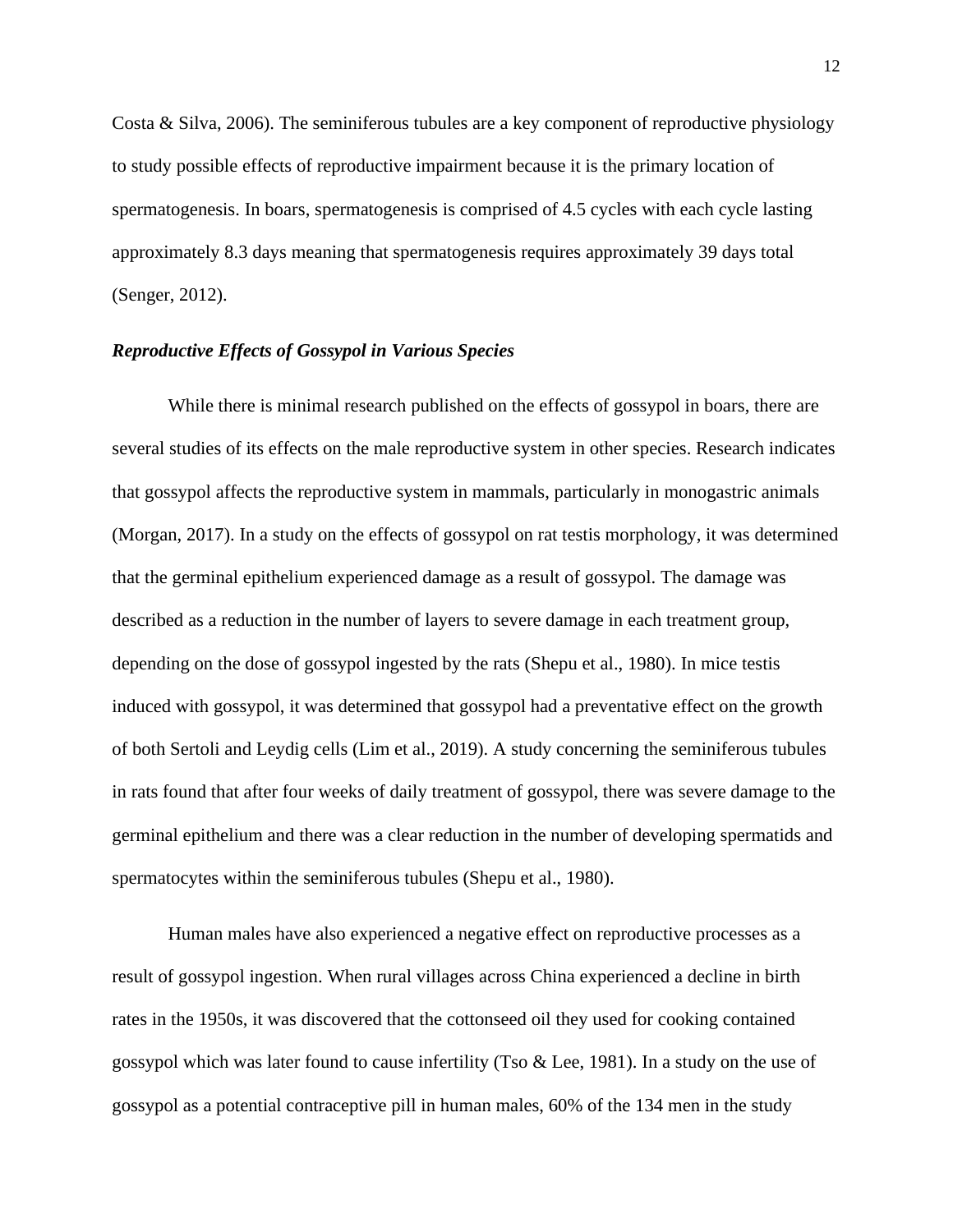experienced infertility within 16 weeks. Additionally, 51% of the men in the study experienced a reversal in results within one year of stopping treatment (Coutinho, 2002).

There have been numerous studies on the effects of gossypol on the reproductive physiology in cattle. A study using Brahman bulls found that a diet containing gossypol decreased the number of germ cell layers and a thinner germinal epithelium within the seminiferous tubules compared to bulls that did not receive gossypol (Chase et al., 1994). Brahman bulls were also used in a study that found gossypol to impact the morphology of mature sperm and interfere with spermatogenesis within the testes (Chenoweth et al., 1994). One research study found that Nellore bulls fed gossypol from whole cottonseeds every day had lower sperm motility and had fewer spermatozoa with intact acrosomes as opposed to bulls exposed to gossypol every other day (Hatamoto-Zervoudakis et al., 2018). Dietary gossypol has been associated with damage to the germinal epithelium in rams and bulls, which may be the cause of diminished spermatogenesis in both species (Randel et al., 1992).

Based on the current and previous research, it is evident the feral hog population in Arkansas is continuously growing in size without an effective control method in place. Additional research using contraceptives to negatively impact the reproductive function of feral hogs is needed as this could affect or eliminate future generations of hogs. As seen in previous works, gossypol from CSM has been used to negatively impact reproductive function in both humans and animals. By feeding hogs CSM containing gossypol, it is theorized that the gossypol could negatively affect or even omit the reproductive capability of the hogs.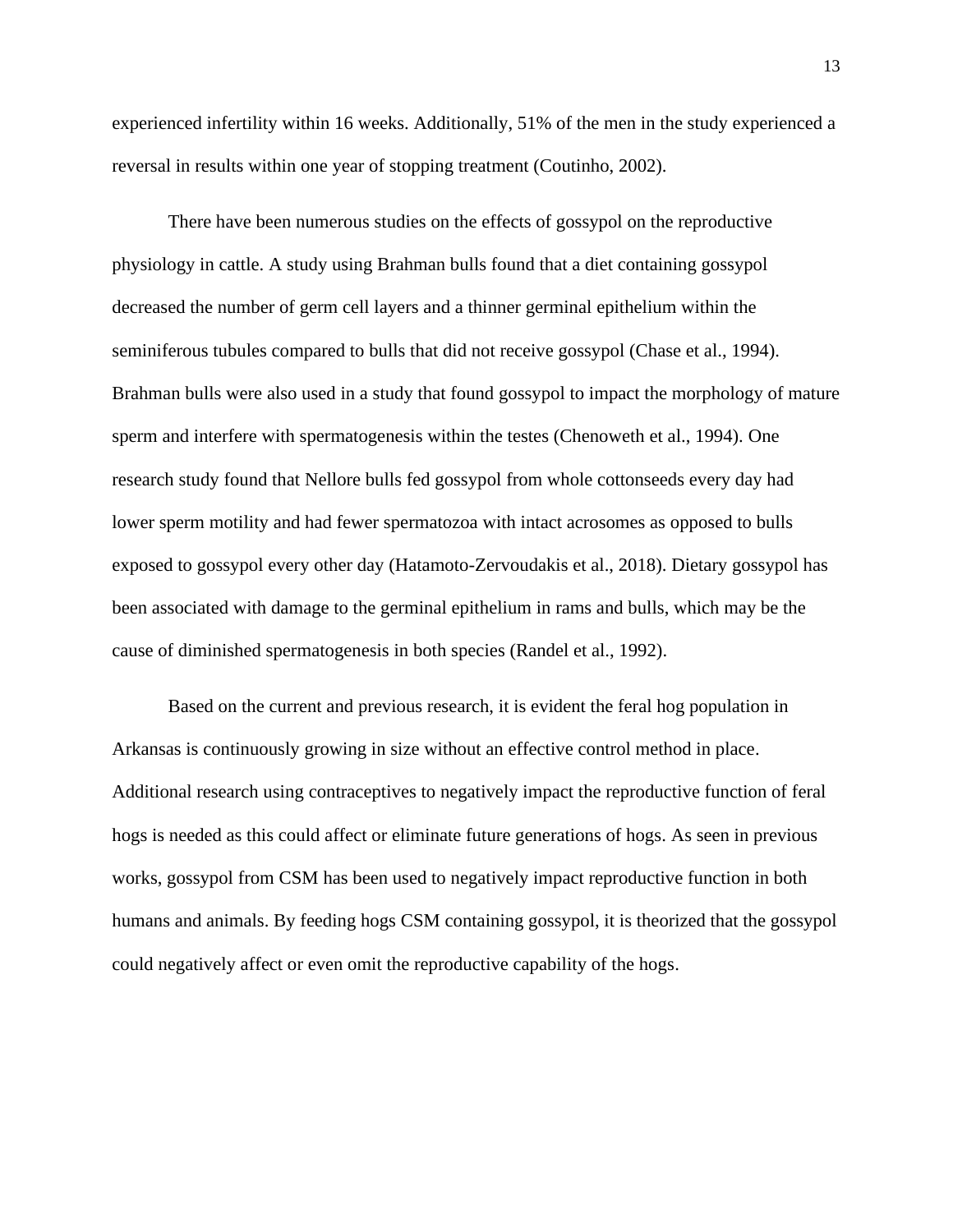#### **Methodology**

The following section will delve into the methodology of the research completed in the experiment. This experiment was part of a larger study consisting of a series of experiments to evaluate the effects of gossypol as a way to inhibit reproduction in swine. By performing the specified procedures included in this section, the results of the study would be reproducible.

#### **Research Design**

This is a quantitative, true experimental design in which 21 boars were randomly divided into three treatment groups to study the effects of gossypol from CSM on the seminiferous tubules. A blind experimental approach, in which the researchers are unaware of which treatment group a particular sample belongs to, was necessary during the histology portion of the experiment to avoid potential biases.

In the research study, a group of 21 boars was raised in the University of Arkansas Swine Research Unit where they were randomly divided into three treatment groups. The boars were put through a 56-day feeding trial consisting of 4 phases each lasting 14 days. All treatment groups were fed a nutrient adequate control diet for the duration of the trial. In phases 1-3, group 1 received no CSM (0% gossypol), and groups 2 and 3 received CSM in addition to the nutrient adequate control diet to achieve a diet containing 0.02% and 0.04% gossypol respectively. In phase 4, all treatment groups received a nutrient adequate control diet with no CSM. The boars were then fed a common finisher diet before semen collection and until the date of harvest.

#### **Rigor**

The following paragraph will explore the rigor of the research experiment. In the histology portion, experimenter bias was minimized by keeping research assistants blind to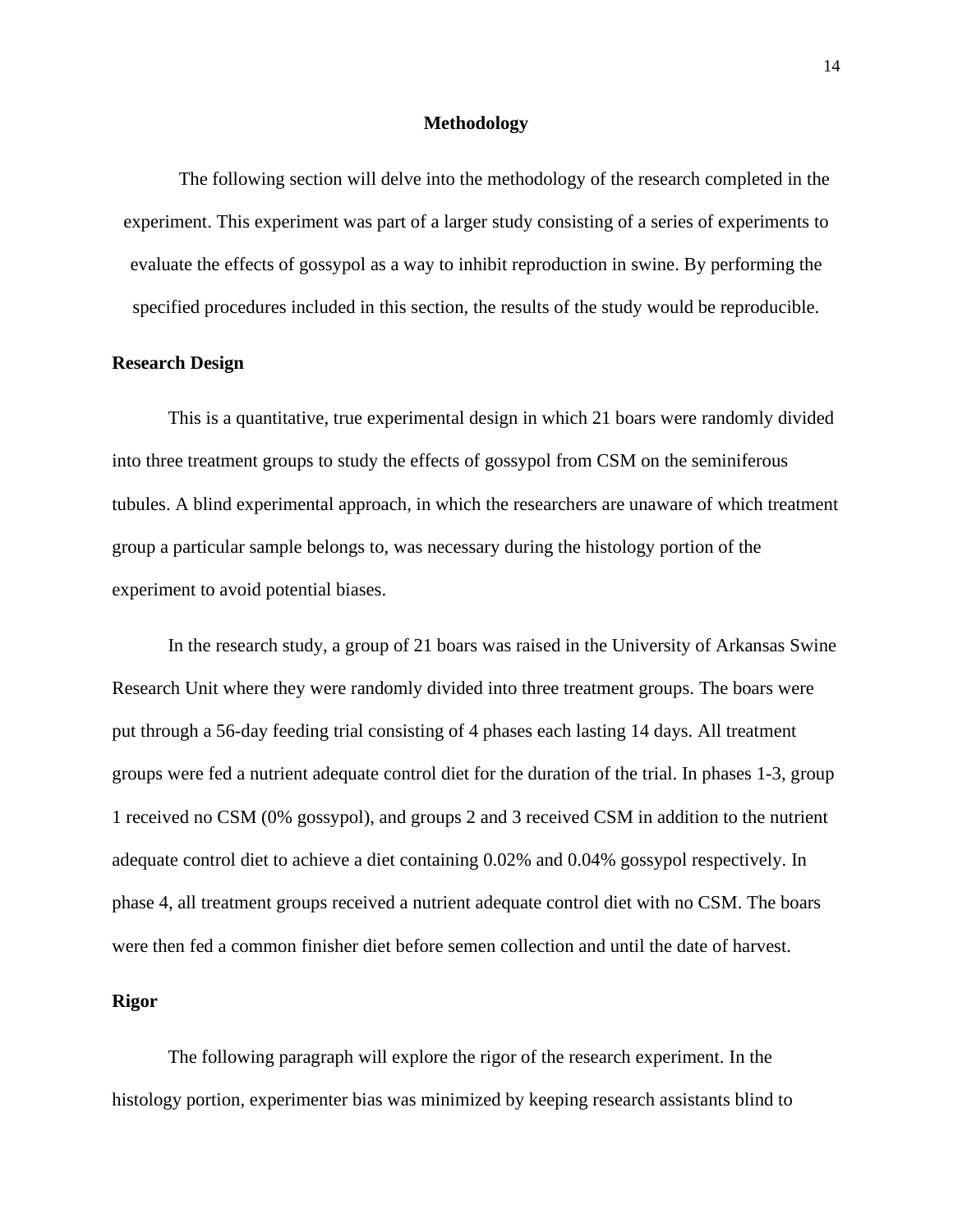which treatment group a sample belonged. A potential limitation could be the size of the chosen sample population as there were only 21 boars in the study.

#### **Population and Sampling**

Twenty-one boars from the University of Arkansas Swine Research Unit made up the test population for this study. The group of boars was randomly assigned to three treatment groups for the duration of the study. The boars are a crossbreed of PIC (Pig Improvement Company) 29 with PIC 1050. A random assignment method was used so that the chosen sample participants would indicate a similar result within the domestic boar population from the crossbreed of PIC 29 with PIC 1050 (Taherdoost, 2016).

#### **Data Collection**

In the Fall of 2020, 21 boars were euthanized and castrated at approximately  $266 \pm 3$ days to obtain tissue from the left testicle. Samples were collected from each testis by cutting a 1 cm x 1 cm cubed section of tissue from the parenchyma of the testis. Each tissue sample was fixed in Optimum Temperature Cutting (OTC) media, and super-cooled using 2-Methylbutane and liquid nitrogen. The testis samples were stored at -80°C until histological analysis began in the Fall of 2021.

The histological analysis consisted of sectioning, staining, and imaging the testis tissue. First, the samples were thawed to -20°C, and 8 μm thick slices were obtained using a Cryostat Microm HM550 (Thermo Fisher Scientific, 2010). Each section of tissue was fixed to a microscope slide and stained using the Vector Laboratories Hematoxylin and Eosin Stain Kit (H-3502; Vector Laboratories, 2021). The Hematoxylin and Eosin staining procedure was optimized for the species and tissue type. Images of the stained seminiferous tubules were captured at 4x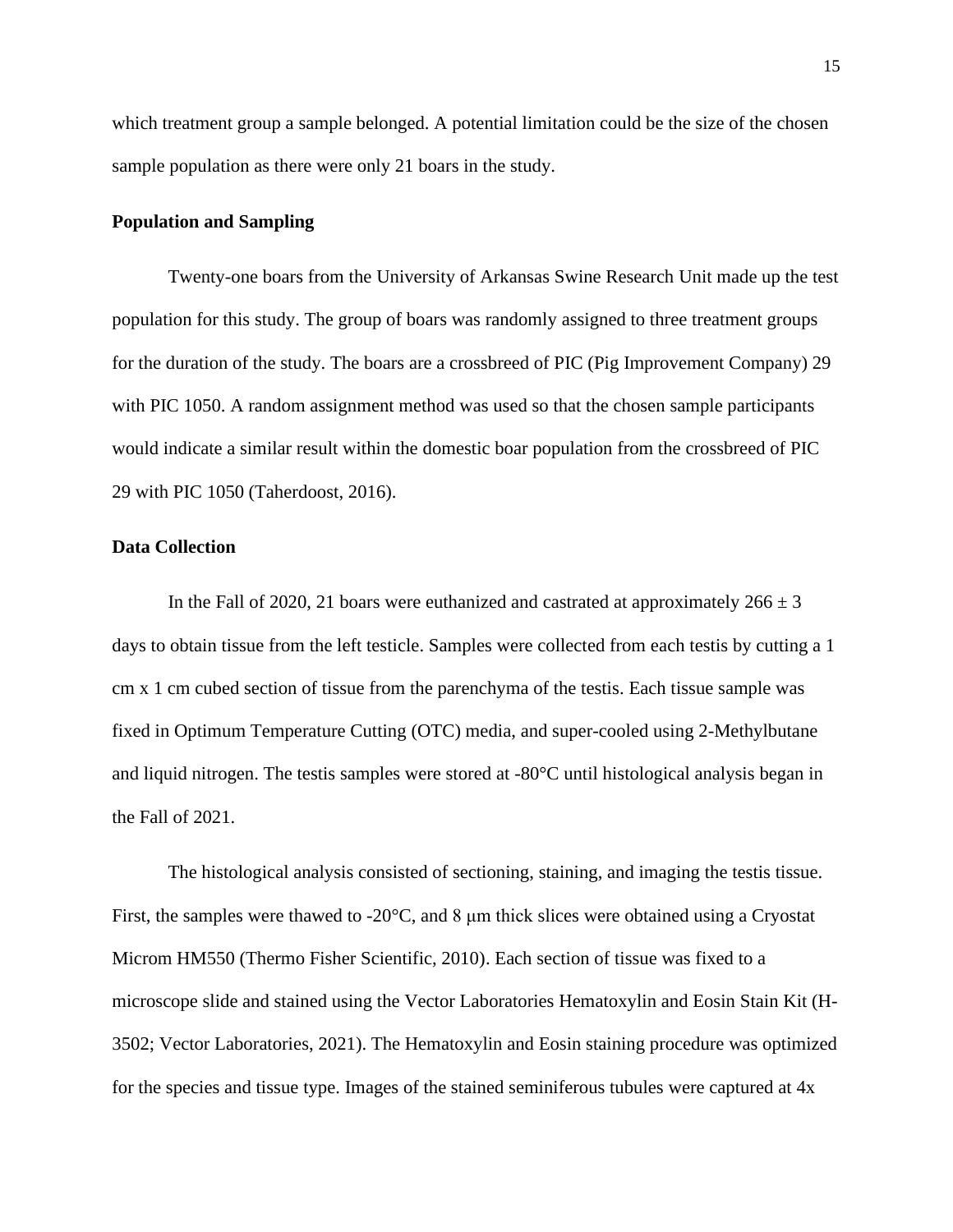magnification using a Nikon Eclipse Ts2R and uploaded to a computer. A completed slide containing a circular cross-section of a seminiferous tubule can be seen in Figure 1.



**Figure 1. Seminiferous tubule cross-sections.**

#### **Data Analysis**

Seminiferous tubule diameters were measured using the software, ImageJ (Bethesda, MD). For each of the 21 samples, 100 seminiferous tubule cross-sectional diameters were measured and recorded to ensure a representative subsample. Seminiferous tubule diameters were analyzed using MIXED procedures of SAS (SAS, Inc., Cary, NC) with treatment as a fixed effect. Pen number and body weight at death were tested as covariates and removed from the model in a stepdown progression at  $P < 0.05$ .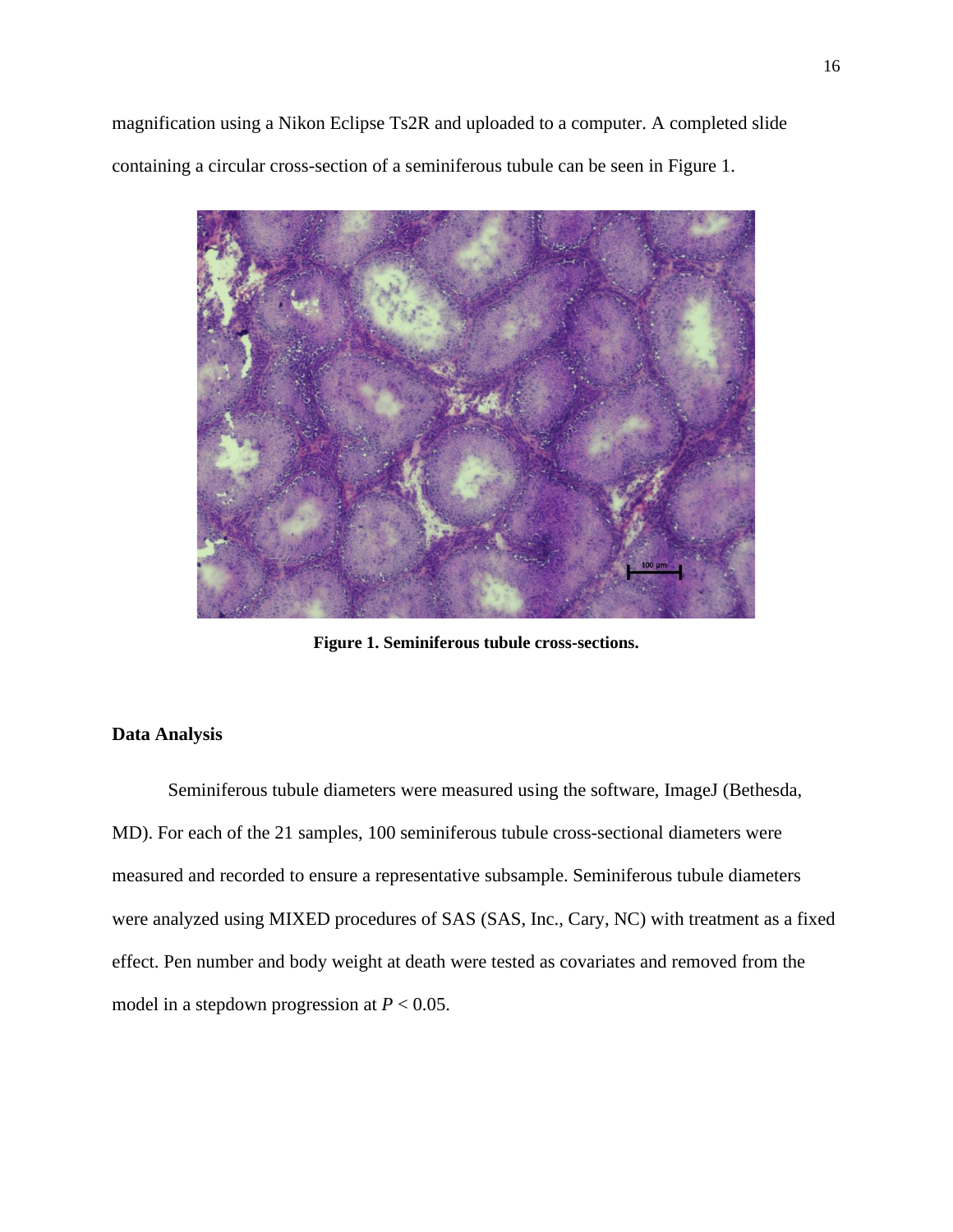#### **Results**

Average seminiferous tubule diameter was not different  $(P = 0.88)$  between the control group (201.78  $\pm$  7.32 µm), 0.02% gossypol treatment group (206.55  $\pm$  6.34 µm), and 0.04% gossypol treatment group ( $205.37 \pm 6.78$  µm). The results of the study are summarized in Figure 2.



**Figure 2. Average seminiferous tubule diameters in boars fed diets containing 0% gossypol, 0.02% gossypol, or 0.04% gossypol from cottonseed meal.**

#### **Discussion**

It is worth noting that there were numerical differences in the seminiferous tubule diameters between the two treatment groups fed CSM and the control group fed no CSM. Specifically, the average seminiferous tubule diameters of the 0.02% and 0.04% treatment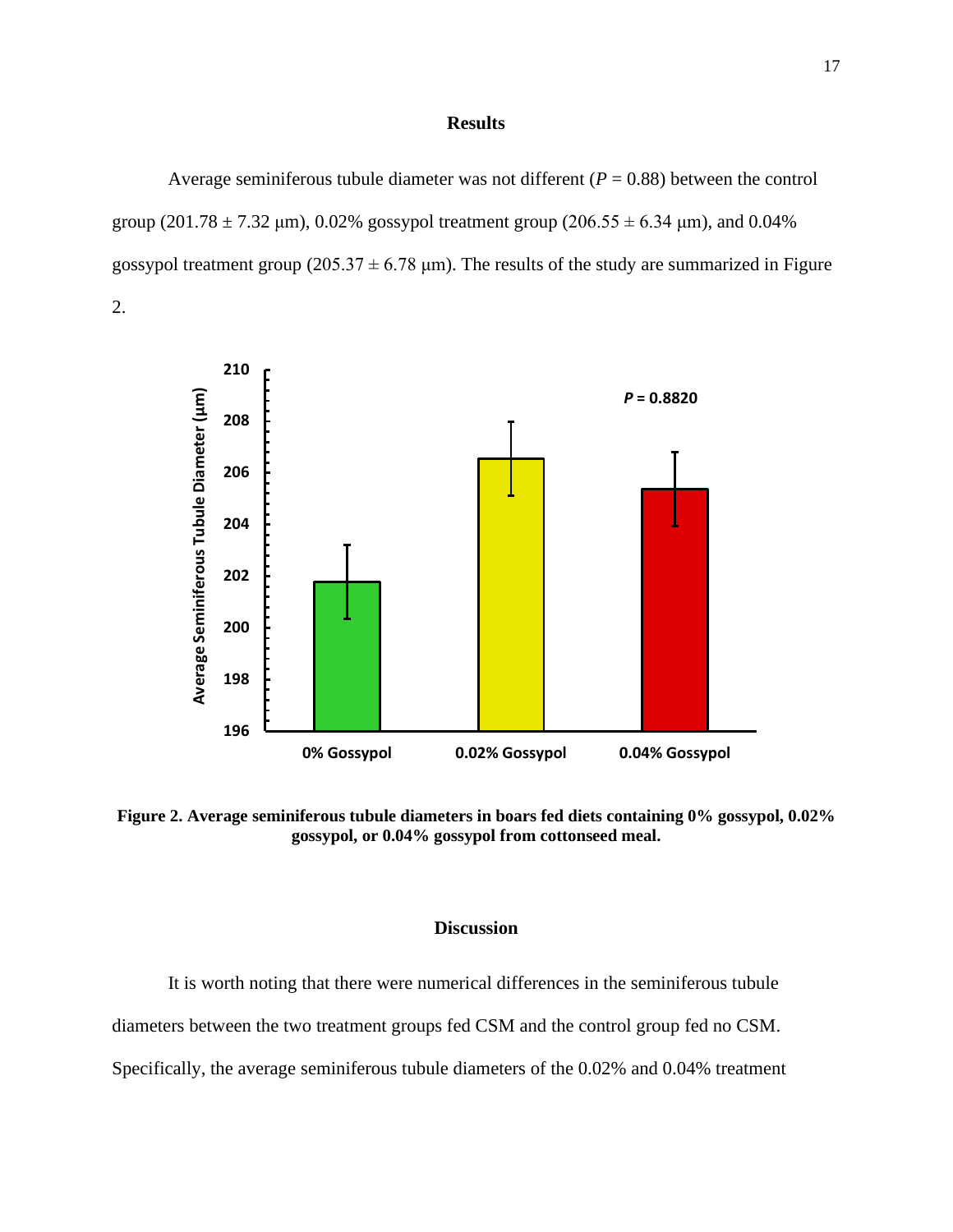groups were both numerically larger than that of the control group. One possible explanation for this numerical difference is the use of gossypol from CSM instead of alternative methods. The hogs in the treatment groups that received CSM in addition to their nutrient adequate control diet had a higher protein content than the hogs in the control group. The numerical differences in seminiferous tubule diameter may be attributed to the higher protein content in the feed of the treatment groups that received CSM.

A potential limitation of the study is the timeline between the conclusion of receiving gossypol from CSM in the feeding trial and the date of harvest. The boars were exposed to gossypol during the development of their germinal epithelium before they were sexually mature. They last received gossypol on  $105\pm1$  d and were harvested on  $266\pm3$  d. This approximate 161day gap in the timeline could allow for the regeneration of the germinal epithelium within the seminiferous tubules if it had been damaged during the feeding trial. The regeneration of the germinal epithelium is due to the process of spermatogenesis which takes 39 days to complete. In spermatogenesis, generations of germ cells develop within the germinal epithelium with the most immature diploid germ cells closest to the basement membrane and the most mature haploid gametes closest to the lumen. Within 39 days, there would be enough time for the most immature germ cell to develop into a mature spermatozoon which would regenerate the damage to the germinal epithelium, if any. By harvesting the boars in less than 39 days after the conclusion of the feeding trial, there would not be enough time for any damaged germinal epithelial cells to heal.

It is known that testes containing a larger number of Sertoli cells generally produce a larger number of spermatozoa (Senger, 2012). Any damage to the Sertoli cells could result in a decreased number of spermatozoa produced in the testes. The Sertoli cells are a part of the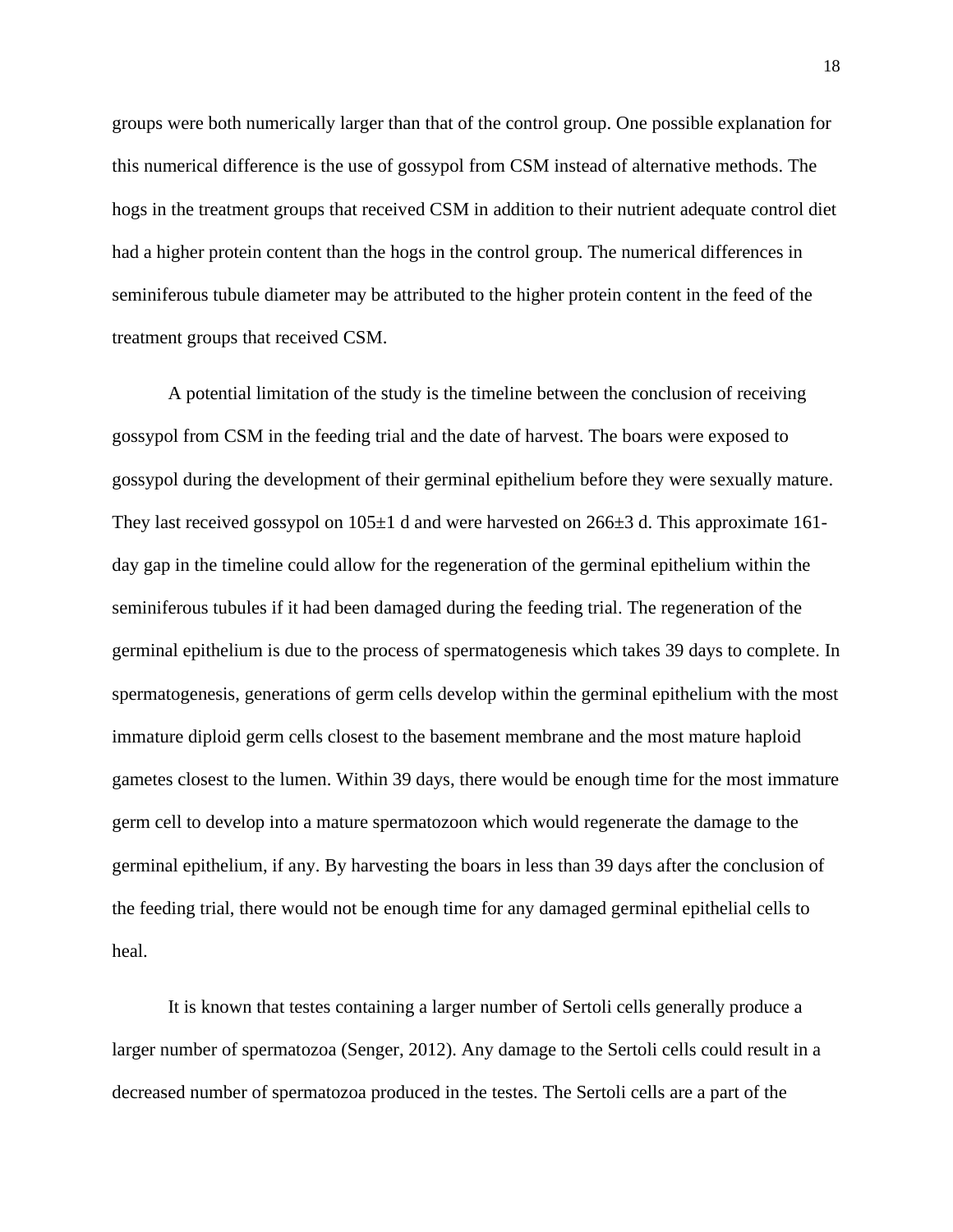blood-testis barrier which prevents materials such as immunoglobulins and immune cells from accessing the developing gametes (Senger, 2012). Damages to the Sertoli cells could also allow for these cells to mount an immune response on the developing gametes.

The timing of gossypol exposure might have had an impact on the effects of this study. The gossypol from CSM was fed to prepubertal growing boars before their reproductive system was finished developing. Feeding gossypol from CSM to mature boars might have led to different results because mature boars would have a fully developed germinal epithelium.

Additionally, increasing the length of the feeding trial could result in an increased effect of gossypol on the reproductive system of boars. The toxic effects of gossypol are cumulative and can therefore increase in severity the longer it remains in the diet (Morgan, 2017). By exposing the boars to gossypol for a longer period of time, there is potential for the negative effects of gossypol on the reproductive system to increase in severity.

#### **Conclusion**

The objective of this research study was to determine the effects of gossypol from CSM on the diameter of the seminiferous tubules in boars. In this study under the set conditions, a diet containing 0.02% or 0.04% gossypol from CSM fed to growing boars did not influence seminiferous tubule diameters. Future directions may include increasing the amount of gossypol content used in the feed, lengthening the feeding trial, or decreasing the time between the end of the feeding study and the date of harvest.

#### **Acknowledgments**

Funding for the research was provided by the Arkansas Corn and Grain Sorghum Board.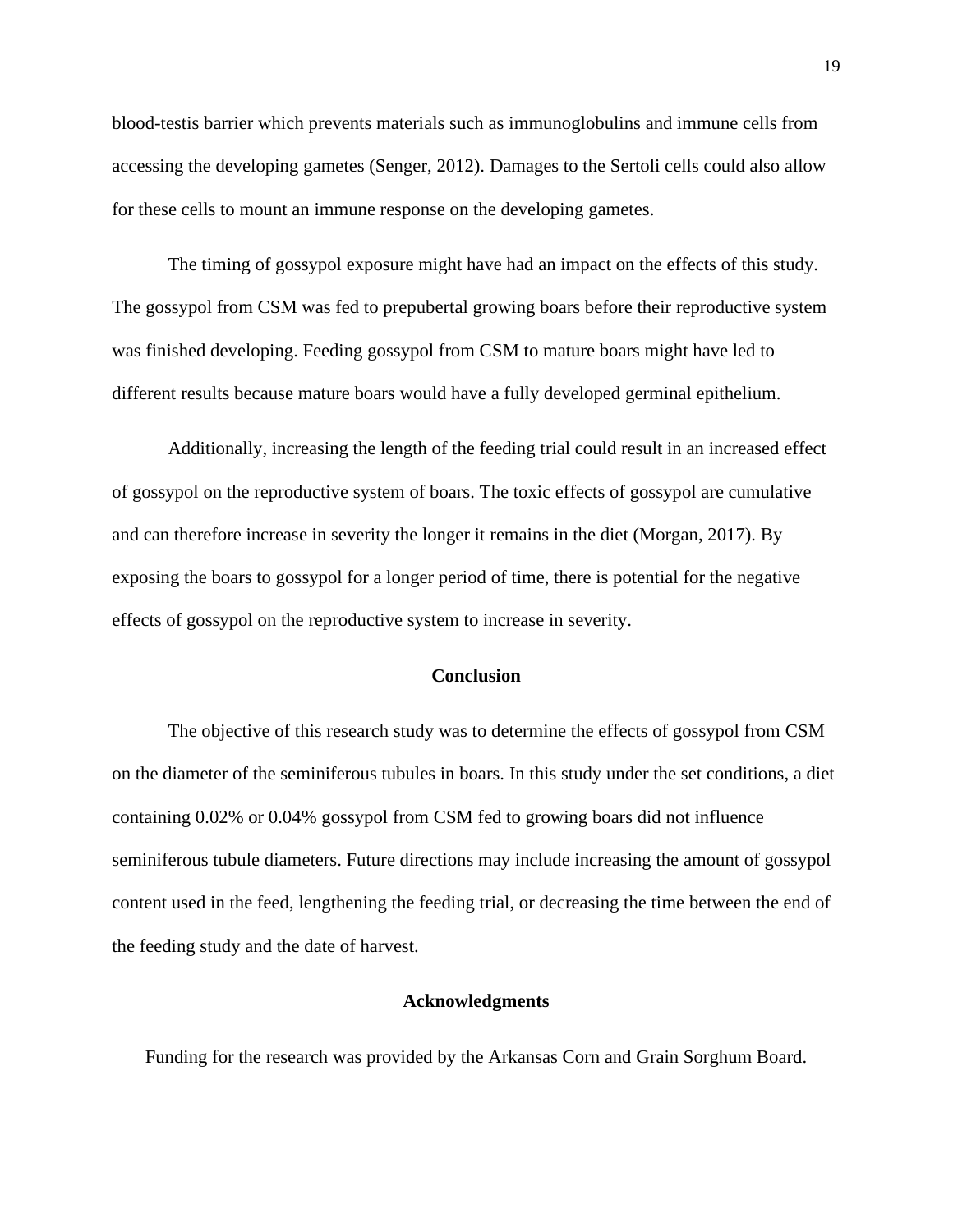#### **References**

- Alford, B.B., Liepa, G.U., & Vanbeber, A.D. (1996). Cottonseed protein: What does the future hold?, *Plant Foods for Human Nutrition,* 49,1-11.
- Almeida, F.F.L., Leal, M.C. & França, L.R. (2006). Testis morphometry, duration of spermatogenesis, and spermatogenic efficiency in the wild boar (sus scrofa scrofa), *Biology of Reproduction*, 75(5), 792-799. http://doi.org/10.1095/biolreprod.106.053835
- Arkansas Department of Agriculture. (2020). *Arkansas Feral Hog Handbook.* https://www.agriculture.arkansas.gov/wpcontent/uploads/2020/10/Feral\_Hog\_Handbook\_8x5\_082720-rgb3.pdf
- Arkansas Department of Agriculture. (2021). *Arkansas Feral Hog Eradication Task Force*. https://www.agriculture.arkansas.gov/arkansas-department-of-agriculture-services/feralhog/
- Benefield, R.F., Mudarra, R.A., Tsai, T., Hansen, C.R., Maxwell, C.V., Rorie, R.W., & Littlejohn, B.P. (2021). *Corn and Grain Sorghum Research Studies 2020.* Development and evaluation of feral swine control measures for Arkansas.
- Benefield, R.F., Mudarra, R.A., Tsai, T., Hansen, C.R., Maxwell, C.V., Rorie, R.W., & Littlejohn, B.P. (2021). PSIII-1 Influence of prenatal or postnatal exposure to gossypol from cottonseed meal on semen quality in commercial boars: a preliminary study on feral hog control, *Journal of Animal Science*, 99(3), 284- 285. <https://doi.org/10.1093/jas/skab235.522>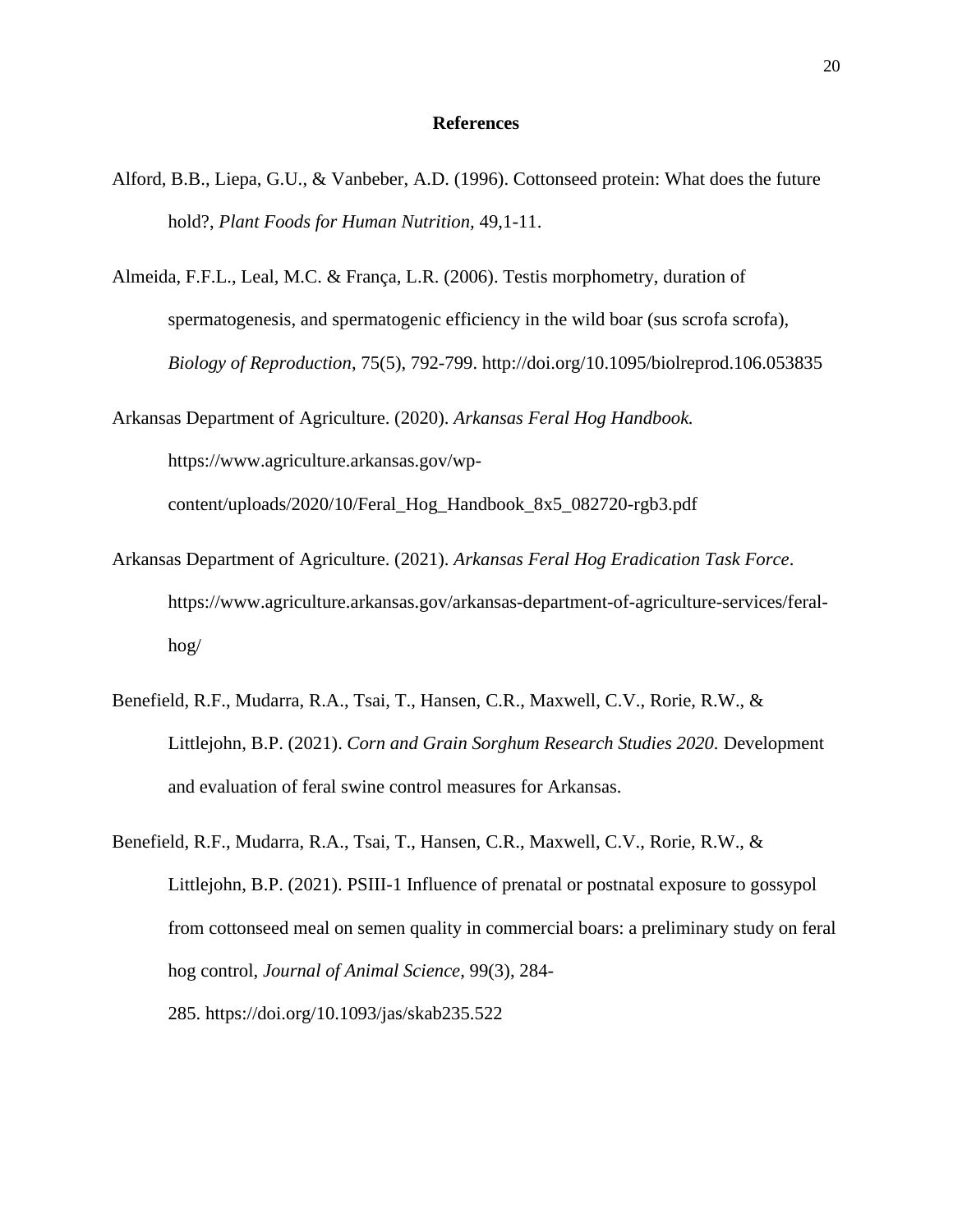- Chase, C. C., Bastidas, P., Ruttle, J. L., Long, C. R., & Randel, R. D. (1994). *Journal of Animal Science.* Growth and reproductive development in Brahman bulls fed diets containing gossypol. 72(2). 445-452. https://doi.org/ [10.2527/1994.722445x](https://doi.org/10.2527/1994.722445x)
- Chavarria, P.M. (2006). Accessing the Impact of Feral Hog Populations on the Natural Resources of Big Thicket National Preserve. [Master's thesis, Texas A&M University]. OAKTrust.
- Chenoweth, P.J., Risco, C.A., Larsen, R.E., Velez, J., Tran, T., & Chase, Jr., C.C. (1994). Effects of dietary gossypol on aspects of semen quality, sperm morphology and sperm production in young brahman bulls. *Theriogenology,* 42, 1-13.
- Cook, M. (2019). Arkansas' feral hogs no laughing matter, *Arkansas Business*, 36(40), 12-13. Retrieved from https://www.proquest.com/trade-journals/arkansas-feral-hogs-nolaughing-matter/docview/2307073292/se-2?accountid=8361
- Cooperative Extension. (2019, August 28). *Natural predators of feral hogs.* Feral Hogs. Retrieved April 10, 2022, from https://feralhogs.extension.org/natural-predators-of-feralhogs/
- Costa, D. S. & Silva, J. S. (2006). Wild boars (sus scrofa scrofa) seminiferous tubules morphometry, *Brazilian Archives of Biology and Technology*, 49(5), 739-745. <https://doi.org/10.1590/S1516-89132006000600008>
- Costa, D. S., Faria, F. J. C., Fernandes, C. A. C., Silva, J. C. B. & Auharek, S. A. (2013). Testis morphometry and kinetics of spermatogenesis in the feral pig (*Sus scrofa*), *Animal Reproduction Science*, 142(1–2), 63-70, https://doi.org/10.1016/j.anireprosci.2013.09.007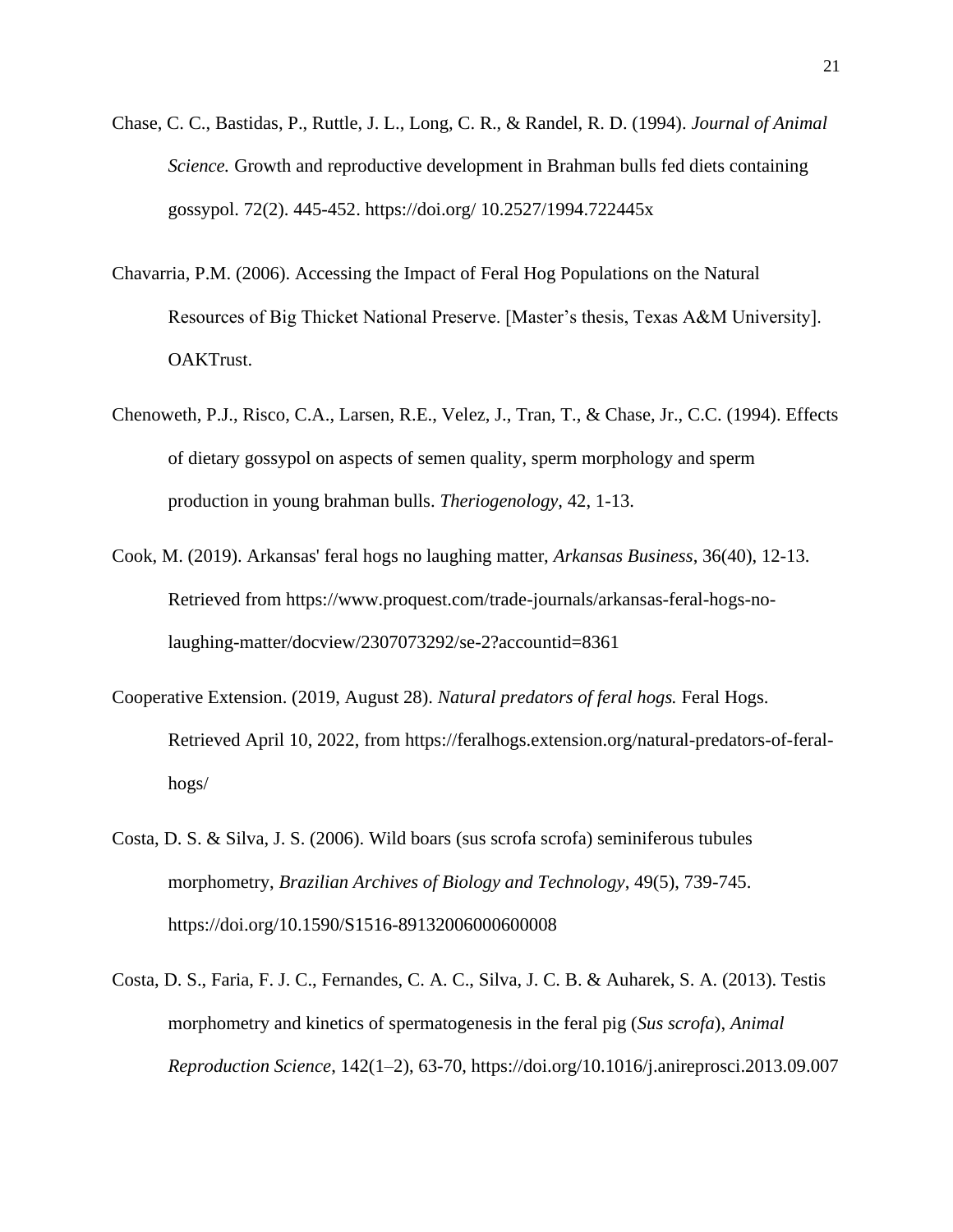- Coutinho, E. M. (2002). Gossypol: a contraceptive for men, *Contraception*, 65(4), 259-263, [https://doi.org/10.1016/S0010-7824\(02\)00294-9](https://doi.org/10.1016/S0010-7824(02)00294-9)
- Ellis, S.F., Masters, M. & Messer, K.D. (2020). The problems of feral hogs and the challenges of providing a weak-link public good, *Applied Economic Perspectives and Policy*, 43(3), 985-1002, https://doi.org/10.1002/aepp.13086
- Gadelha, I. C. N, Nascimento Rangel, A. H., Silva, A. R., & Soto-Blano, B. (2011). Efeitos do gossipol na reproduc¸ao animal. Acta Veterinaria Brasilica, vol 5(2), 129-135. <https://doi.org/10.21708/avb.2011.5.2.2343>
- Gadelha, I. C. N., Fonseca, N. B., Oloris, S. C., Melo, M. M., & Soto-Blanco, B. (2014). Gossypol toxicity from cottonseed products. *The Scientific World Journal*, 2014, 231635. https://doi.org/10.1155/2014/231635
- Hatamoto-Zervoudakis, L.K., Duarte Junior, M.F., Zervoudakis, J.T., Motheo, T.F., Silva-Marques, R.P., Tsuneda, P.P., Nichi, M., Santo, B.S.E., & Almeida, R.D. (2018). Free gossypol supplementation frequency and reproductive toxicity in young bulls, *Theriogenology*, 110, 153-157. https://doi.org/10.1016/j.theriogenology.2018.01.003
- Jeslinksa, M., Rozewiecka, L. & Ziecik, A. J. (1995). Effect of hypoprolactinaemia and hyperprolactinaemia on LH secretion, endocrine function of testes and structure of seminiferous tubules in boars, *Reproduction*, 103(2), 265-272. https://doi.org/10.1530/jrf.0.1030265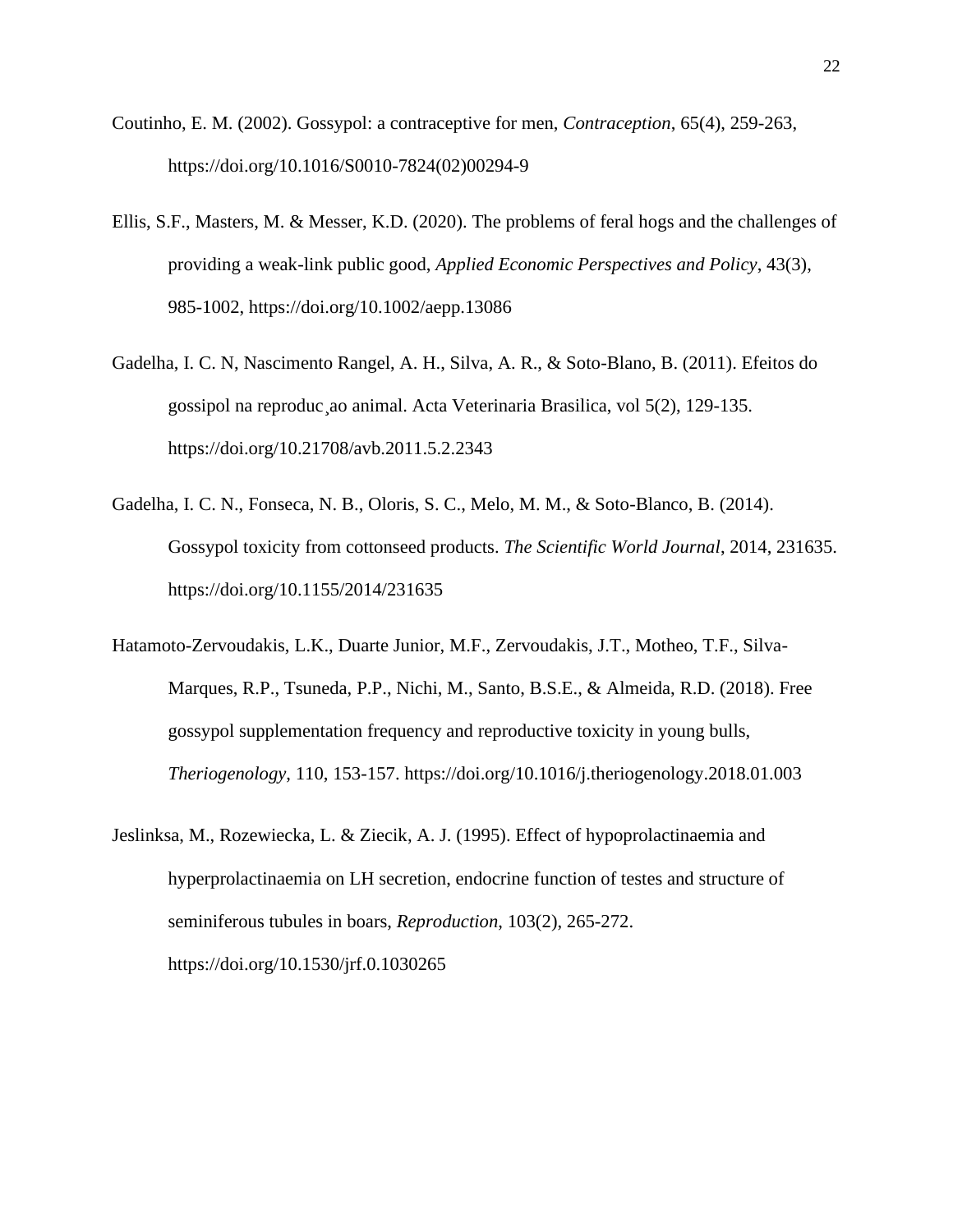- Lim, E., Ham, J., Park, S., Bae, H., You, S., & Song, G. (2019). Gossypol induces disruption of spermatogenesis and steroidogenesis in male mice, *Journal of Agricultural and Food Chemistry*, 67, 2075-2085. <https://doi.org/10.1021/acs.jafc.8b06946>
- Liu, G.Z., Lyle, C.K., & Cao, J. (1985). Trial of gossypol as a male contraceptive, *Fertility and Sterility,* 48(3), 9-16.
- Massei, G., Roy, S. & Bunting, R. (2011). Too many hogs? A review of methods to mitigate impact by wild boar and feral hogs, *Human-Wildlife Interactions*, 5(1), 79-99. <https://doi.org/10.26077/aeda-p853>
- Monsees, T. K., Franz, M., Gebhardt, S., Winterstein, U., Schill, W. B., and Hayatpour, J. (2000). Sertoli cells as a target for reproductive hazards, *Andrologia*, 32, 239-246.
- Morgan, S.E. (2017). Gossypol as a toxicant in livestock, *The Veterinary Clinics of North America: Food Animal Practice*, 251-263.
- Mudarra, R.A., Cheng, T.C., Hansen, C., Littlejohn, B.P., Maxwell, C.V., & Rorie, R. (2021). Effect of gossypol from cottonseed meal on growth performance, plasma gossypol, and complete blood cell counts in commercial growing pigs: a preliminary study on feral hog control, *Journal of Animal Science,* 99(1), 73.<https://doi.org/10.1093/jas/skab054.120>
- Randel, R.D., Chase, C.C., & Wyse, S.J. (1992). Effects of gossypol and cottonseed products on reproduction of mammals, *Journal of Animal Science,* 70,1628-1638.

Senger, P.L. (2012). *Pathways to pregnancy & parturition* (3rd ed.) *Current Conceptions, Inc.*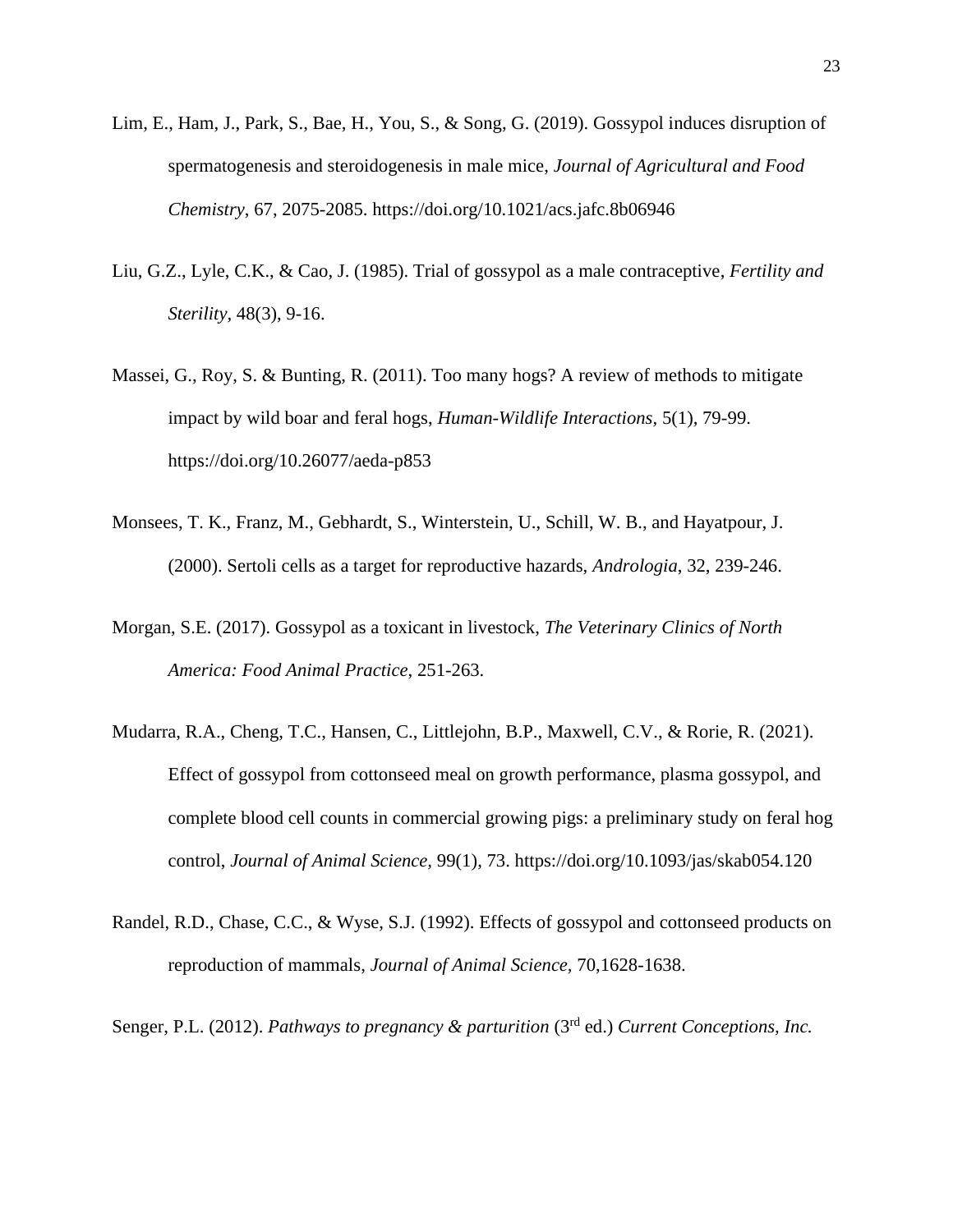- Sertoli, E. & Geyer, C. (2017). The structure of seminiferous tubules and development of [spermatids] in rats, *Biology of Reproduction,* 99(3), 482-503.
- Shepu, X., Shudong, Z., Shuyun, S., Yanwan, W., Yi, L., Zenghua, Z., & Xinxin, M. (1980). Antispermatogenic effect of gossypol on the germinal epithelium of the rat testes, *Scientia Sinica,* 23(5), 642-652.
- Swiersta, E.E. (1968). Cytology and duration of the cycle of the seminiferous epithelium of the boar; duration of spermatozoan transit through the epididymis, *The Anatomical Record,*  161(2), 171-185.
- Taherdoost, H. (2016) Sampling methods in research methodology; how to choose a sampling technique for research, *International Journal of Academic Research in Management*, 5. Retrieved from https://hal.archives-ouvertes.fr/hal-02546796.
- Thermo Fisher Scientific. (2010). Microm HM550 Operations Manual, 1-148. https://assets.thermofisher.com/TFS-Assets/APD/manuals/HM550
- Tso, W. W. & Lee, C. S. (1981). Effect of gossypol on boar spermatozoa in vitro, *Archives of Andrology*, 7(1), 85-88. https://doi.org/10.3109/01485018109009381
- U.S. Department of Agriculture (USDA). (2020) *APHIS National Feral Swine Damage Management Program.* U.S. Department of Agriculture (USDA) Animal and Plant Health Inspection Service (APHIS). https://www.aphis.usda.gov/aphis/resources/pestsdiseases/feral-swine/feral-swine-program